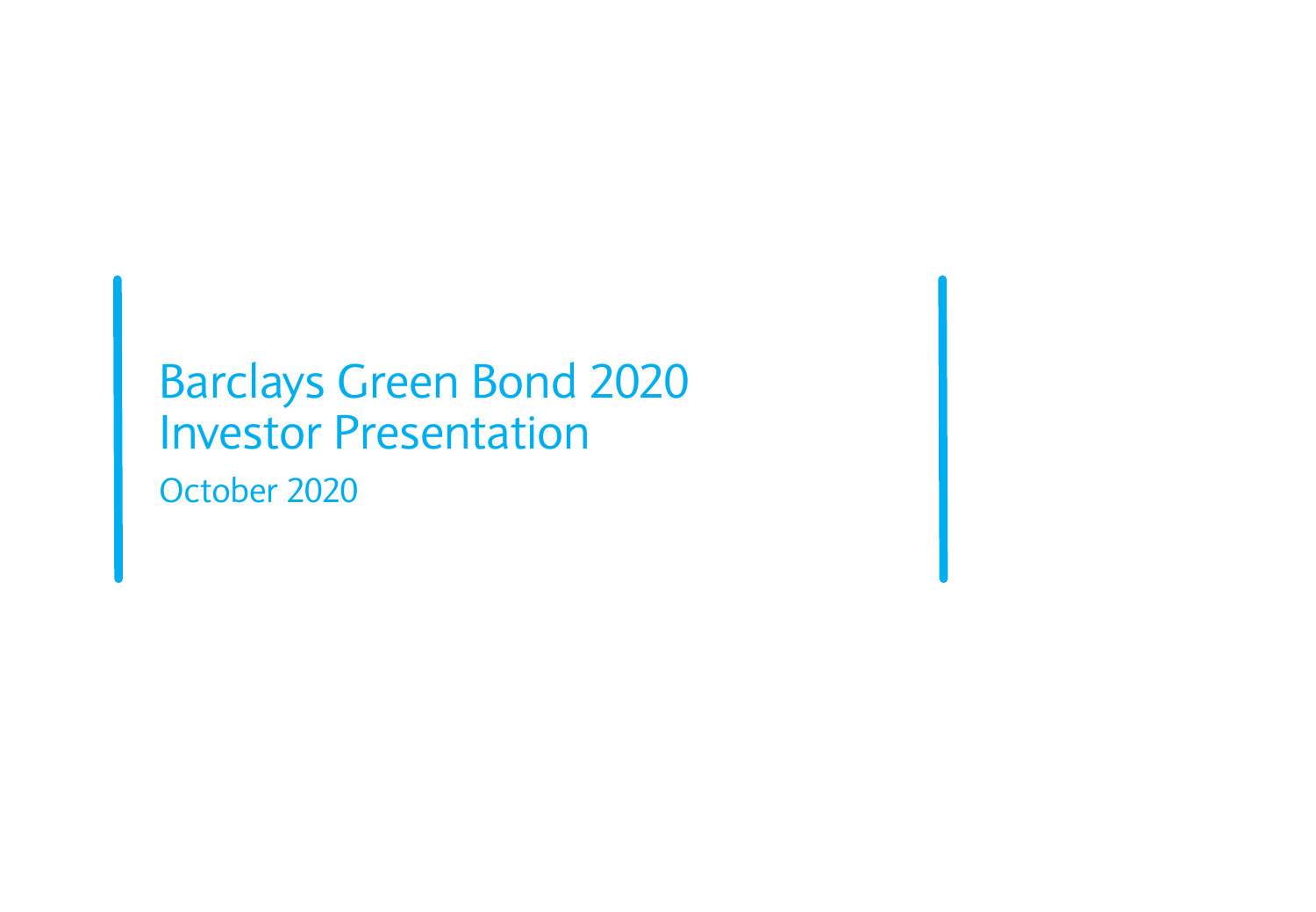## **Contents**

|    |                                                                                       | Page |
|----|---------------------------------------------------------------------------------------|------|
| 1. | Introduction to Barclays and Green Bonds                                              | 3    |
| 2. | Barclays Green Bond 2020 and Green Home Mortgage Product                              | 4    |
| 3. | Appendix 1: Green Bond Framework 2019                                                 | 10   |
| 4. | Appendix 2: Energy Performance Certificates and Carbon Intensity<br>Threshold Formula | 16   |
| 5. | Appendix 3: Barclays Sustainability Overview                                          | 19   |
| 6. | Disclaimer                                                                            | 25   |

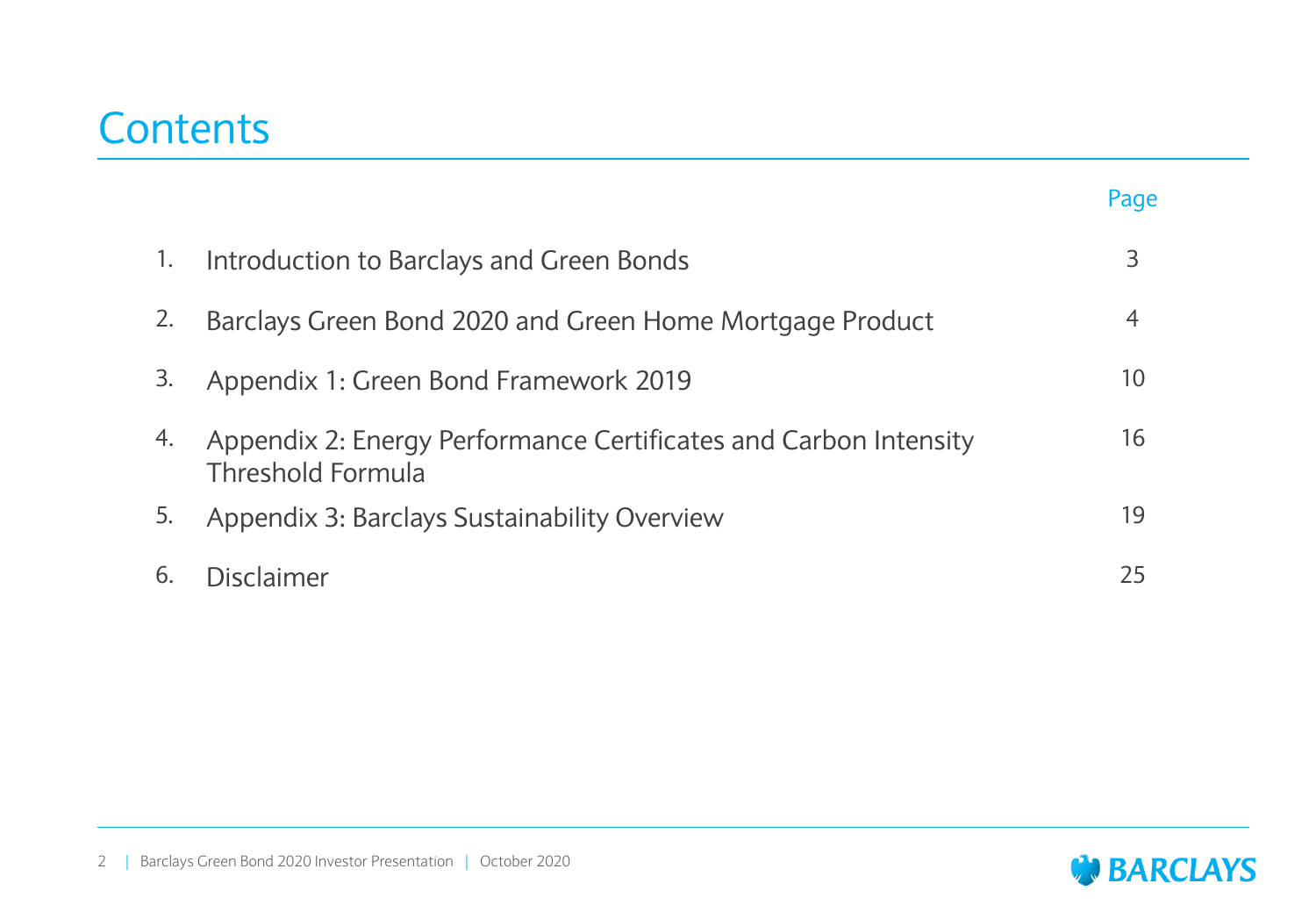## Barclays has played a leading role to address climate change with a longstanding involvement in Green Bonds

2015: Barclays announced one of the largest Green Bond investment commitments globally, up to £2bn as part of the liquid asset buffer

2016: Barclays became a signatory to the ICMA Green Bond Principles and partner of the Climate Bonds Initiative

2017: Barclays issued its inaugural Green Bond, allocating proceeds to Eligible Mortgage Assets (Environmental Finance Green Bond of the Year 2018), and launched the Green Product Framework (GPF)

2018: Barclays launched the first Green Home Mortgage Product in the UK under the GPF

2019: Barclays announced intention to invest in up to £4bn of Green Bonds over time<sup>1</sup>, committed to £100bn of green financing by 2030, and published an expanded Green Bond Framework

## 2020:

- In March 2020, Barclays announced ambitions to be a net zero bank by 2050
- In Q4 2020, Barclays plans to issue a second Green Bond from Barclays PLC, allocating proceeds to Eligible Mortgage Assets, with an intention to focus on the Green Home Mortgage Product

Since 2015, Barclays has also been a very active underwriter of ESG Bonds for clients through the Investment Bank, underwriting over \$40bn of deals, representing 5% market share<sup>2</sup>

<sup>1</sup> £2.7bn invested versus £4bn target at FY19 | <sup>2</sup> Source: Bondradar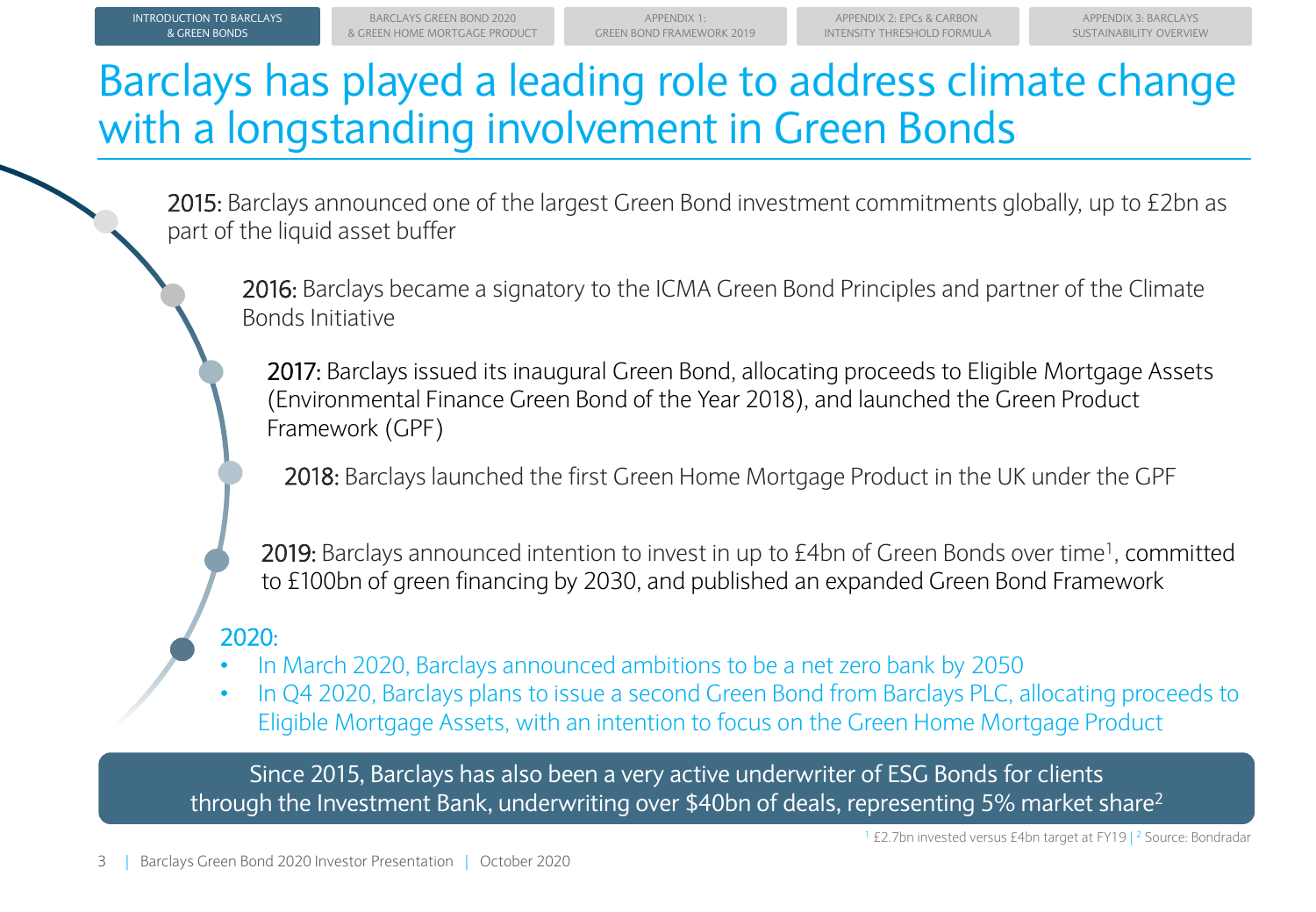# Barclays Green Bond 2020 and Green Home Mortgage Product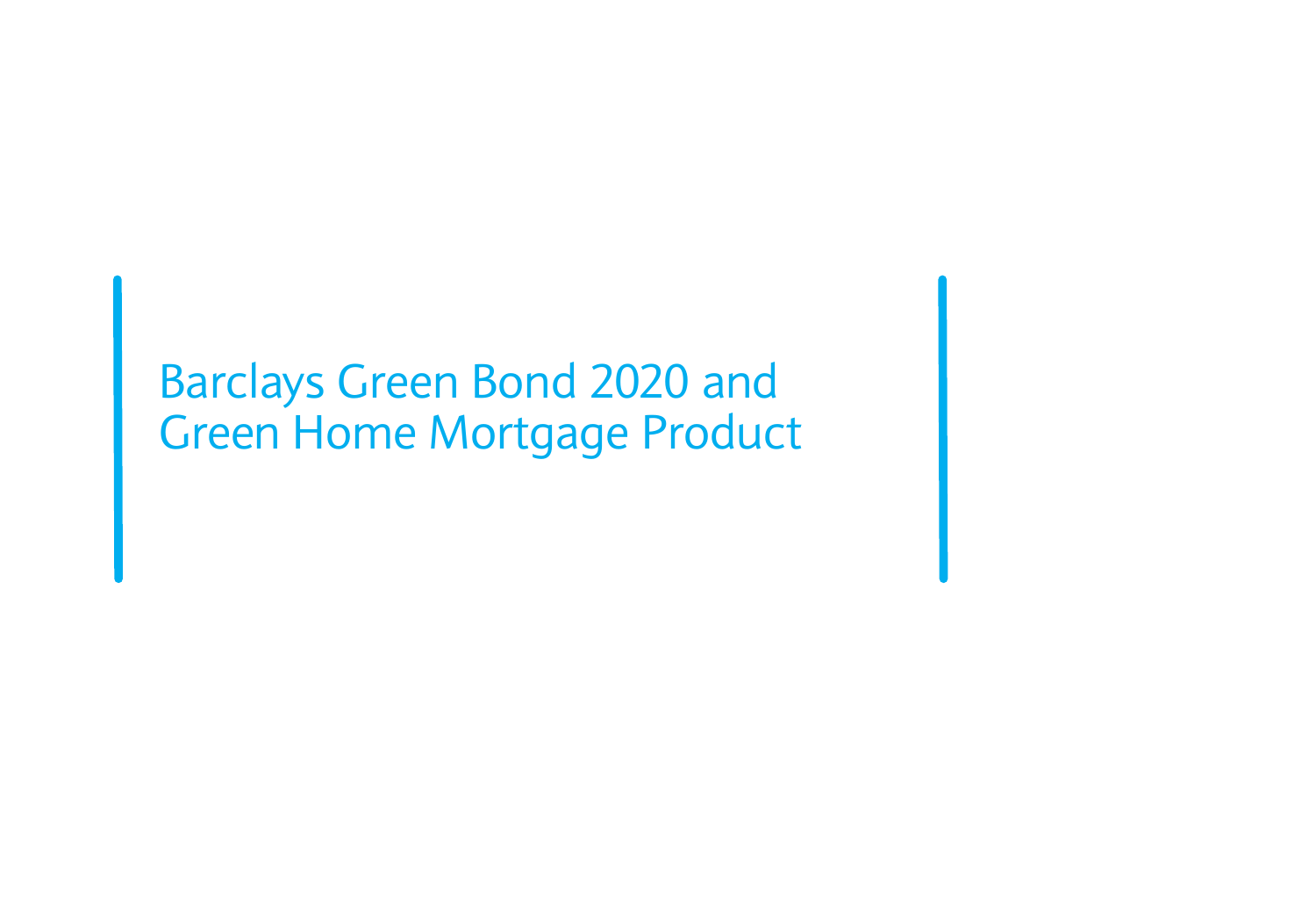APPENDIX 3: BARCLAYS SUSTAINABILITY OVERVIEW

# Green Bond Framework 2019, expanded since 2017

*Allocation of the Barclays Green Bond 2020 proceeds will focus on Eligible Mortgage Assets in BUK*

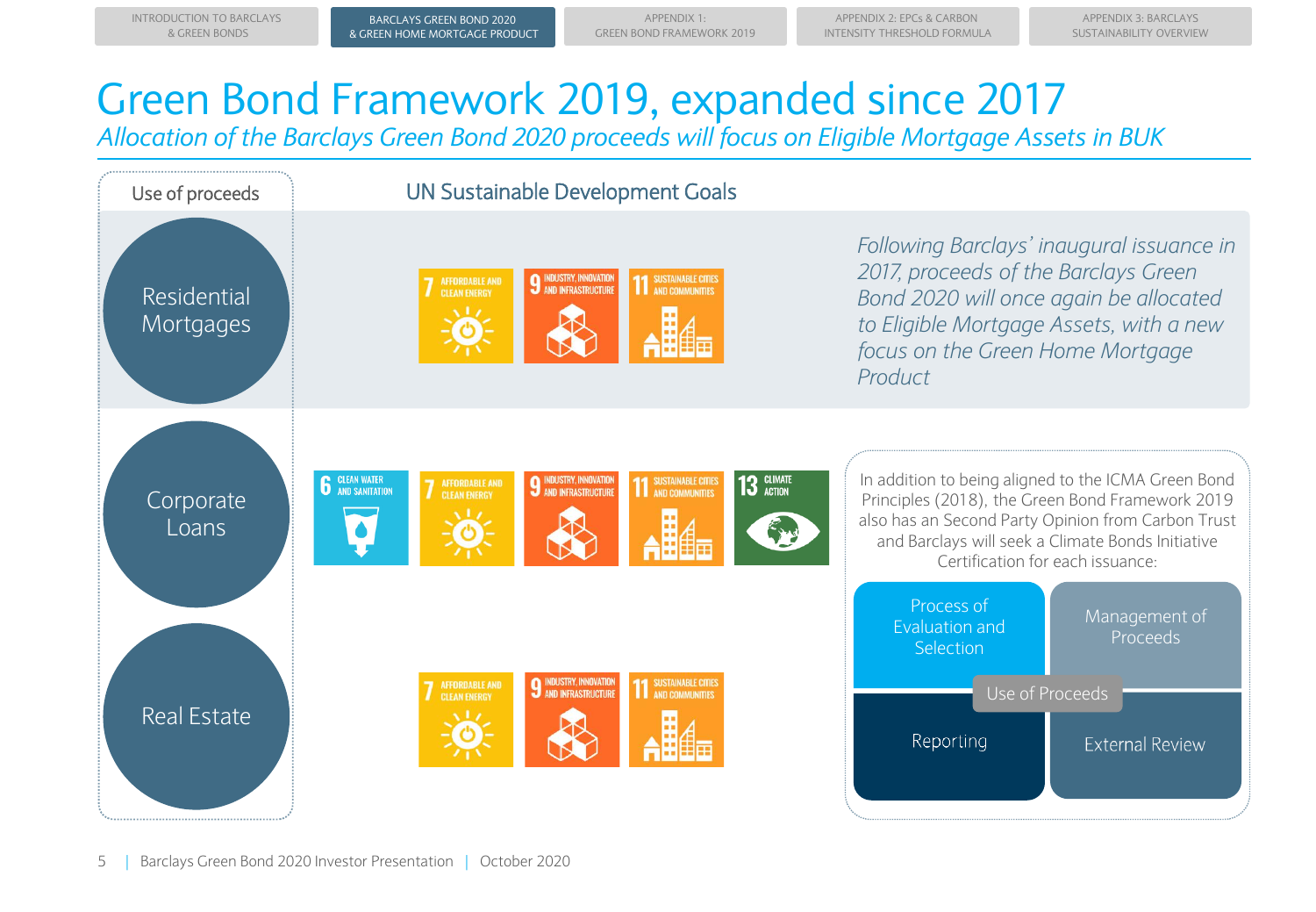APPENDIX 1:



BARCLAYS GREEN BOND 2020 BARCLAYS GREEN BOND 2020

INTRODUCTION TO BARCLAYS

*Following Barclays' inaugural issuance in 2017, proceeds of the Barclays Green Bond 2020 will once again be allocated to Eligible Mortgage Assets, with a new focus on the Green Home Mortgage Product*

APPENDIX 2: EPCs & CARBON

APPENDIX 3: BARCLAYS

- Barclays has a significant presence in the UK residential mortgage market. The sector is a substantial contributor to the UK carbon footprint (29% of total emissions in 2018<sup>1</sup> )
- Proceeds may be allocated towards financing and/or refinancing energy efficient residential properties in England and Wales (the Residential Mortgages) based on Energy Performance Certificate (EPC) data and which are originated within the three years prior to the date of the relevant Barclays Green Bond issuance and meet the top 15% carbon intensity threshold in terms of estimated emissions performance

<sup>1</sup> Energy Consumption in the UK (ECUK) 2019, National Statistics, Department for Business, Energy & Industrial Strategy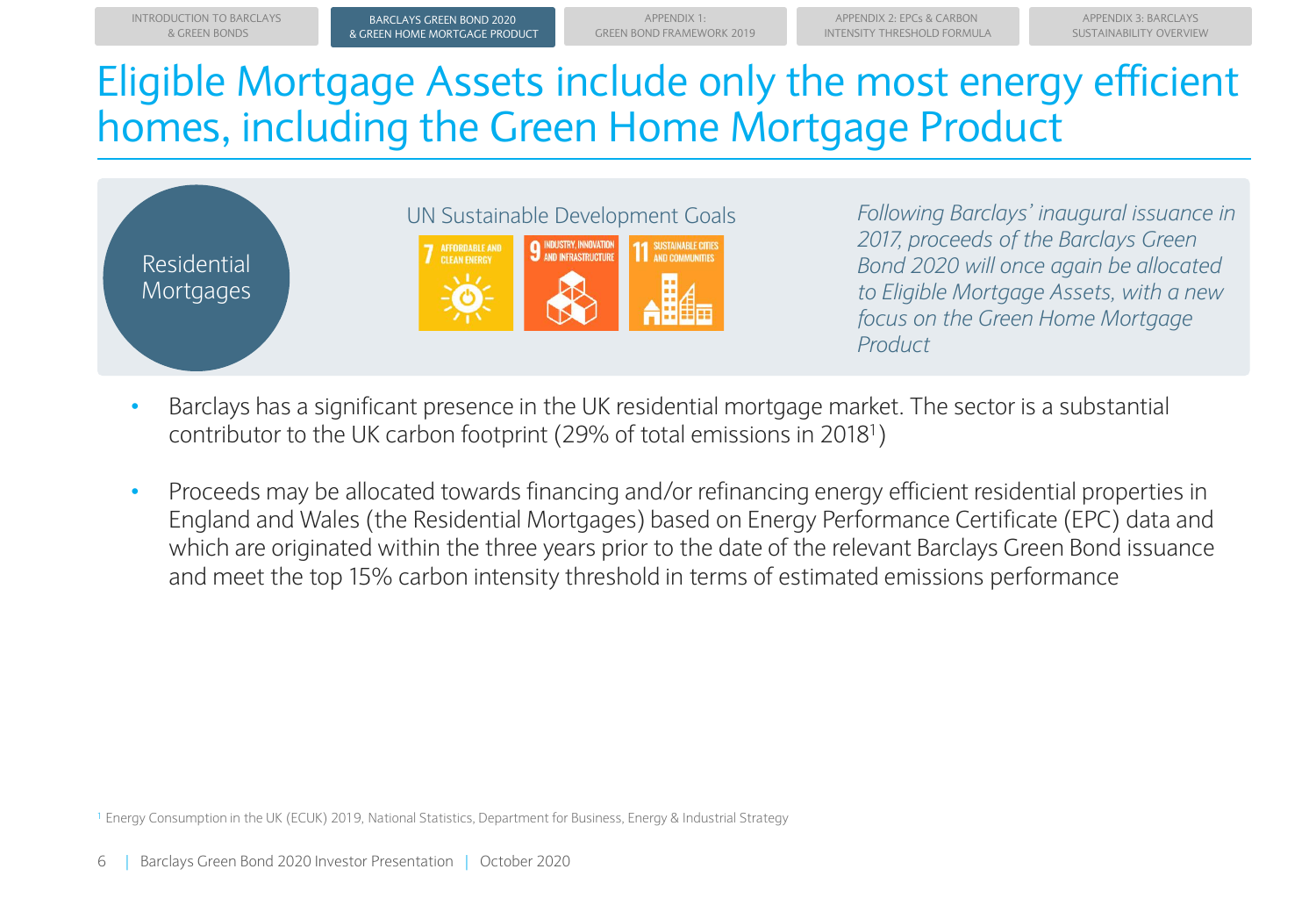# Green Home Mortgage Product launched in 2018, developed with the aid of the Barclays Green Bond 2017

### Green Home Mortgage Product launched in 2018…

- Barclays launched the Green Home Mortgage Product in 2018
- It was the first of its kind in the UK
- The product was aided by the Barclays Green Bond 2017 data and pricing
- Fastest uptake of any recently launched Barclays Mortgage product

…giving eligible customers a 5bp to 10bp discount on their mortgages….

- The property needs to be EPC rated and have an energy efficiency rating of 81- 100, or is in energy efficiency bands A or B
- Eligible customers are rewarded with a 5bp or 10bp<sup>1</sup> discount versus other traditional mortgage products
- This product is currently available with a Barclays Partner House Builder<sup>2</sup>

### …can now be supported with a Barclays Green Bond 2020 issuance

- Barclays has lent over £250m of Green Home Mortgages since 2017
- Barclays intends to focus allocation of the proceeds of the Barclays Green Bond 2020 towards this product. The remaining allocation will be towards other mortgage products
- All allocated products must be Eligible Mortgage Assets which meet the required carbon intensity threshold (top 15%), prescribed for each issuance





<sup>1</sup> Current offering (as at 13/10/20) is 5bp discount | <sup>2</sup> Barratt Homes, Bellway, Berkeley Group, Bloor Homes, Bovis Homes, Countryside Properties, Crest Nicholson, Fairview, Kier Living, Linden Homes, Miller Homes, Persimmon Homes, Redrow and Taylor Wimpey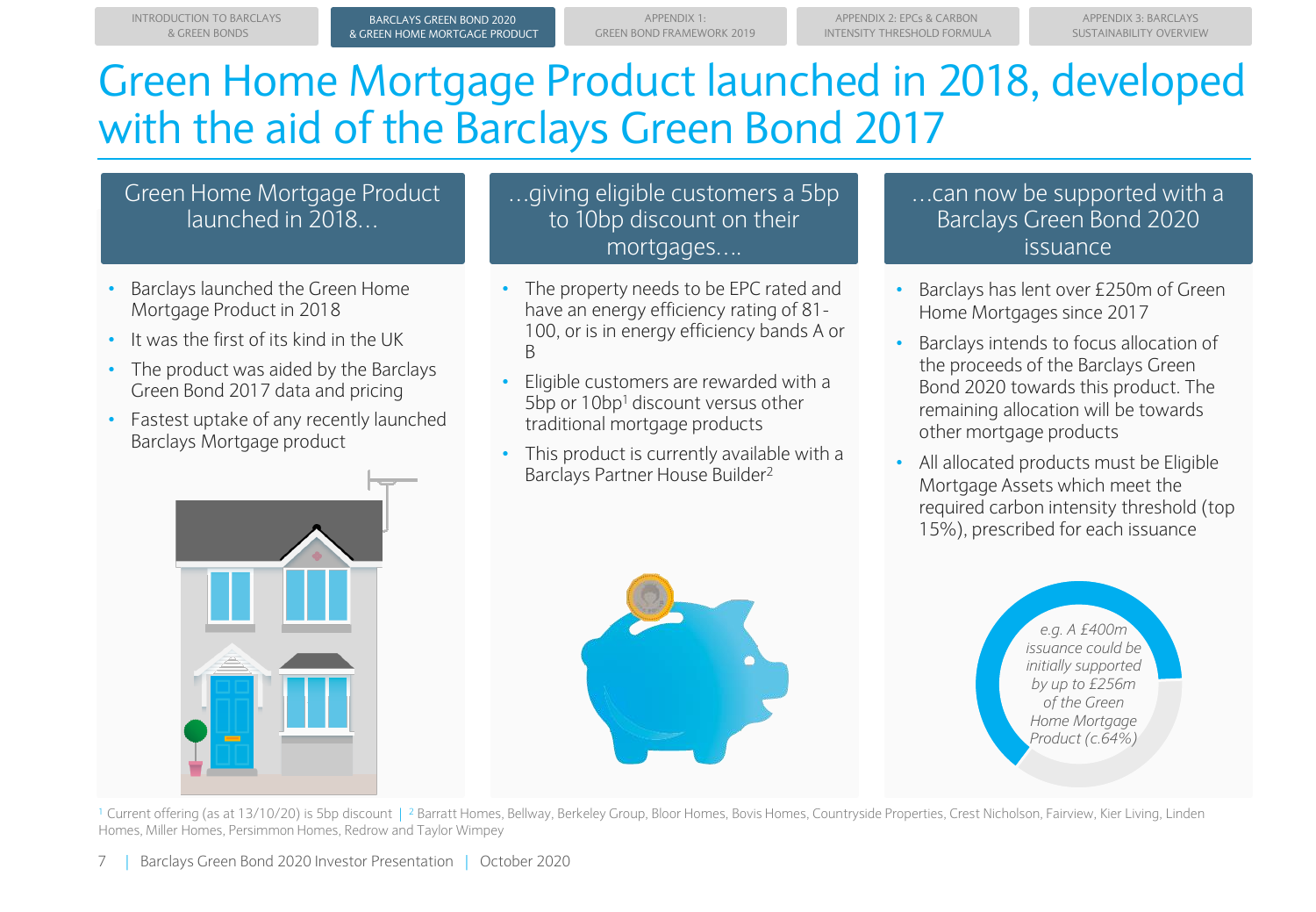APPFNDIX 3. BARCLAYS SUSTAINABILITY OVERVIEW

# Barclays Green Bond 2020: Key Terms & Conditions

Baa2 (Moody's) / BBB (S&P) / A (Fitch) Issuer Proceeds will be initially allocated to refinance Eligible Mortgage Assets, whilst intending to focus on the Green Home Mortgage Product Expected Issue Ratings Framework Currency, Amount Eligible Mortgage Assets Use of Proceeds GBP, [400mio – Benchmark] Barclays PLC Barclays Green Bond Framework 2019 (Second Party Opinion received) Properties that meet the top 15% carbon intensity threshold, in England and Wales as estimated by Energy Performance Certificate of  $[X]$ kgCO $_2$ /m<sup>2</sup>/year The net proceeds of the issue will be used for general corporate purposes of the Issuer and its subsidiaries and/or the Group and may be used to strengthen further the capital base of the Issuer and its subsidiaries and/or the Group More particularly, an amount of funding equal to the net proceeds of the issue of the Notes (as at the date of issuance) will be allocated to Barclays Bank UK PLC as funding for the financing and/or re-financing of Eligible Mortgage Assets Ranking and Format Senior, Unsecured, Reg S Certification & Reporting Barclays has obtained CBI<sup>1</sup> certification and will provide annual reporting<sup>2</sup>

<sup>1</sup> Climate Bonds Initiative  $\binom{2}{1}$  naddition a suitably qualified assurance provider will perform verification testing on an annual basis before the date of reporting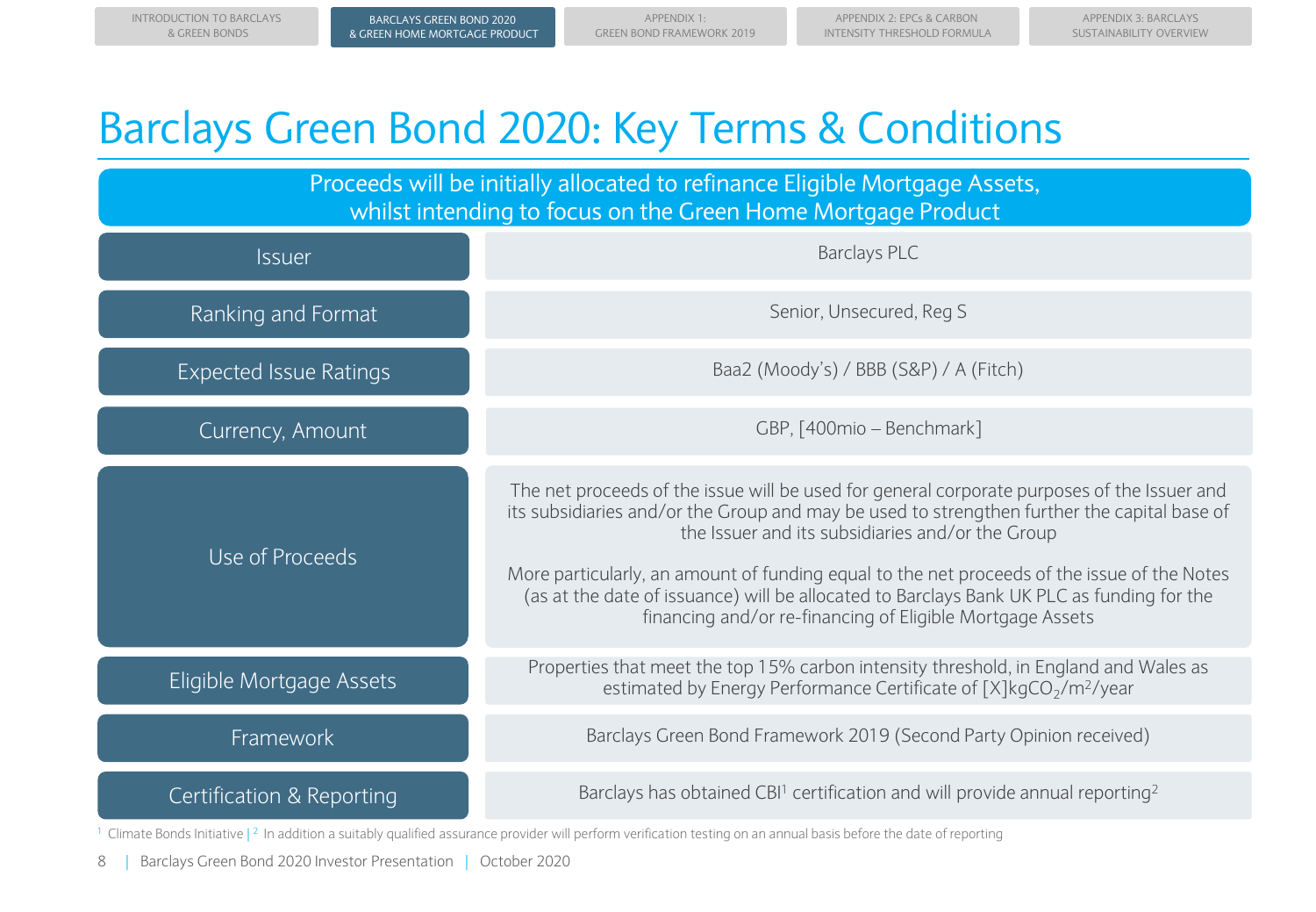APPENDIX 3: BARCLAYS SUSTAINABILITY OVERVIEW

# Pre Issuance Impact Report Summary: £400m Eligible Mortgage Asset Portfolio

| Average estimated carbon<br>intensity against a domestic<br>baseline                          | Analysis by the Carbon Trust shows that the top 15% carbon intensity threshold for properties<br>within the August 2020 EPC dataset is equivalent to a carbon intensity performance of 25<br>$kgCO2/m2/year$ and below<br>EPC dataset from August 2020 contains 19,119,312 properties and 912,373,569 Kg/CO <sub>2</sub> /m <sup>2</sup> per<br>year, equating to 47.72 average Kg/CO <sub>2</sub> /m <sup>2</sup> per year, average per property<br>£400m Eligible Mortgage Asset portfolio contains 1,796 properties and 26,103 Kg/CO <sub>2</sub> /m <sup>2</sup> per year,<br>equating to 14.53 average Kg/CO <sub>2</sub> /m <sup>2</sup> per year, average per property<br>The average carbon intensity for this Eligible Mortgage Asset portfolio, is c.70% lower than the EPC<br>dataset average |  |  |
|-----------------------------------------------------------------------------------------------|----------------------------------------------------------------------------------------------------------------------------------------------------------------------------------------------------------------------------------------------------------------------------------------------------------------------------------------------------------------------------------------------------------------------------------------------------------------------------------------------------------------------------------------------------------------------------------------------------------------------------------------------------------------------------------------------------------------------------------------------------------------------------------------------------------|--|--|
| Annual estimated KgCO <sub>2</sub><br>avoidance of Eligible Mortgage<br>Asset (EMA) portfolio | Estimated Annual avoidance versus national EPC average = 5,939,550 KgCO <sub>2</sub> or 6,547 US tCO <sub>2</sub> <sup>*</sup><br>Annual KgCo <sub>2</sub> = $(a - b) \times c$<br>(a) Average estimated carbon intensity of EMA portfolio (14.53 Kg/CO <sub>2</sub> /m <sup>2</sup> )<br>(b) Average estimated carbon intensity of EPC dataset (47.72 Kg/CO <sub>2</sub> /m <sup>2</sup> )<br>(c) Total floor area of EMA portfolio properties (178,956 m <sup>2</sup> )                                                                                                                                                                                                                                                                                                                                |  |  |
| Estimated carbon emissions<br>avoided per every £1m of<br>proceeds allocated                  | CO <sub>2</sub> Avoidance per £1m invested = (£1m / £400m) x 6,547 US tCO <sub>2</sub> <sup>*</sup> (estimated Annual Avoidance<br>versus national EPC average)<br>Annual CO <sub>2</sub> Avoidance per £1 m invested versus national EPC average = 16.37 US tCO <sub>2</sub> <sup>*</sup>                                                                                                                                                                                                                                                                                                                                                                                                                                                                                                               |  |  |
| a sa Ta<br><b>843</b>                                                                         | <b>Green Home Mortgage Product:</b><br>£256m Green Home Mortgage Product with<br>14.47 average kg/CO <sub>2</sub> /m <sup>2</sup><br>16,044 kg/CO <sub>2</sub> /m <sup>2</sup> for<br>1,109 properties is:                                                                                                                                                                                                                                                                                                                                                                                                                                                                                                                                                                                               |  |  |

\* Conversion: Kg = (Ust / 0.0011023)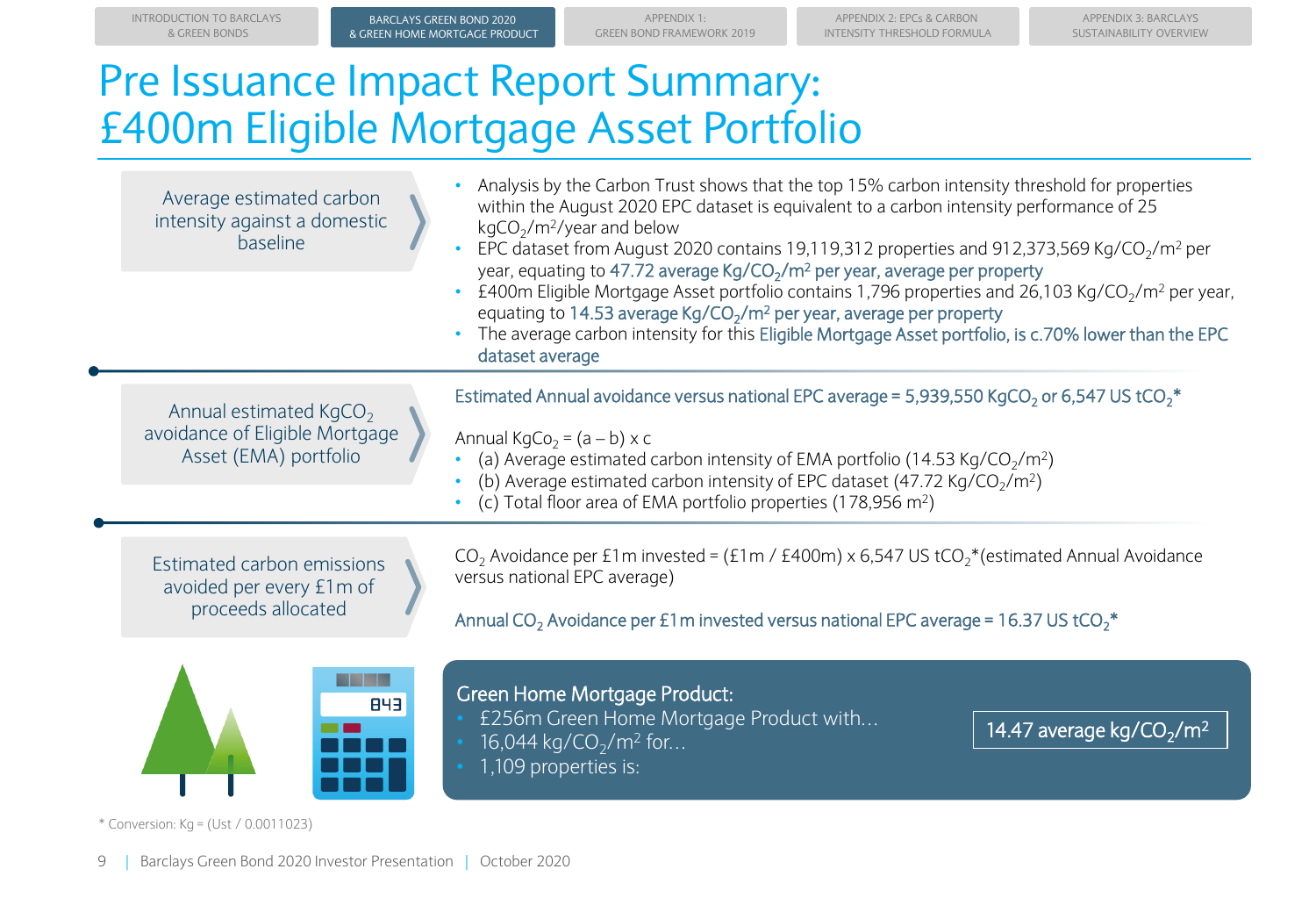# Appendix 1: Green Bond Framework 2019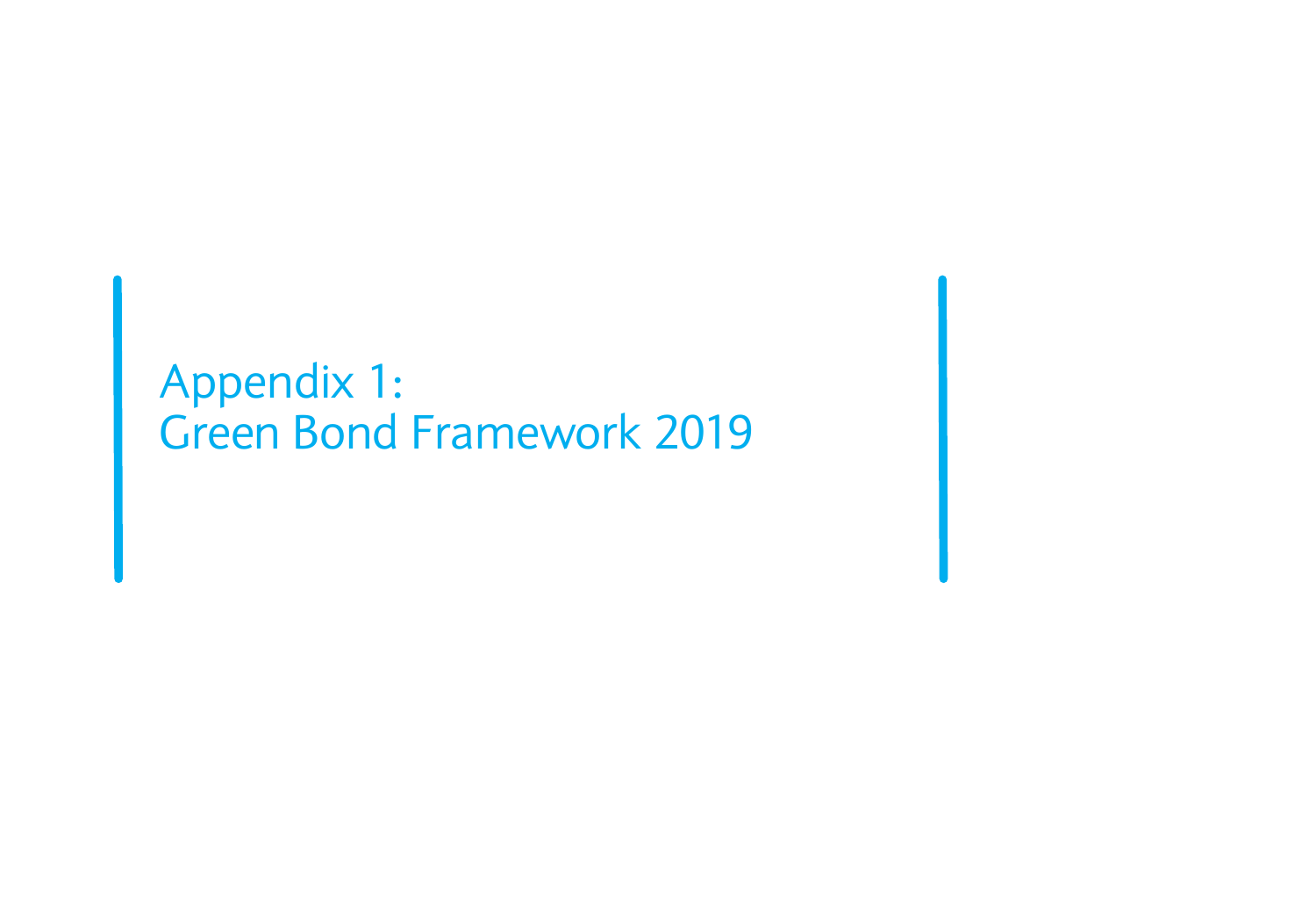# Use of Proceeds

### Residential Mortgages **Corporate Loans** Real Estate Real Estate

- Barclays has significant presence in the UK residential mortgage market and this sector is a substantial contributor to the UK carbon footprint (29% of total emissions in 2018<sup>1</sup>)
- Proceeds may be allocated towards financing and/or refinancing energy efficient residential properties in England and Wales (the Residential Mortgages) based on Energy Performance Certificate data and which are originated within the three years prior to the date of the relevant Barclays Green Bond issuance and meet the top 15% carbon intensity threshold in terms of estimated emissions performance

- Barclays has a strong and longstanding commitment to managing the environmental and social risks associated with lending. Corporate loan eligibility is intended to be in line with the CBI sector criteria<sup>2</sup>
- Eligible categories of Corporate Loans include Energy, Sustainable Transportation, Utilities and Green Buildings

- Funding eligible real estate assets is a key pillar of Barclays achieving its target of reducing its carbon footprint by 80% by 2025
- 1. Certification for new buildings with a minimum criteria of LEED6 "Gold", REEAM7 "Very Good" or any other comparable certification where available; and
- 2. Commercial buildings in the top 15% of low carbon buildings in the relevant country (where benchmarking data is available)







<sup>1</sup> Energy Consumption in the UK (ECUK) 2019, National Statistics, Department for Business, Energy & Industrial Strategy | <sup>2</sup> http://www.climatebonds.net/standard/ | <sup>3</sup> UN Sustainable Development Goals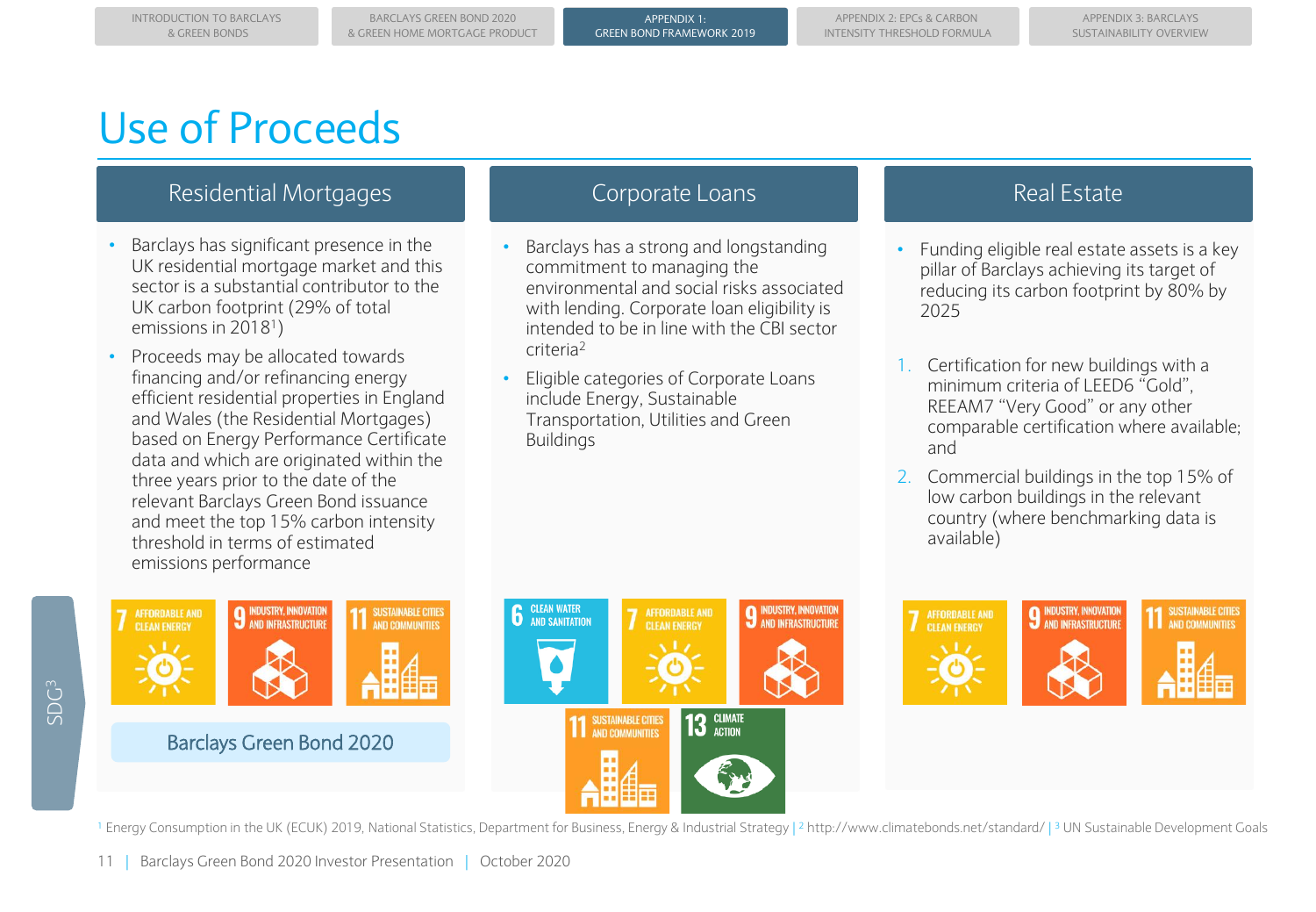# Process of Evaluation and Selection

• Eligible Mortgage Assets, Eligible Loan Assets and Eligible Real Estate Assets (together, the Eligible Assets) are selected based on the relevant eligibility criteria.

- All Barclays residential mortgages will be cross matched on a monthly basis against the latest publically available EPC data release to determine eligibility
- This is achieved by mapping Barclays mortgage property names/numbers, street names and postcodes against the properties within the database
- Once properties in the EPC dataset have been matched to properties in Barclays' residential mortgage book, additional filtering will be undertaken to take into account target carbon intensity levels and encumbrance

Barclays Green Bond 2020 Barclays intends to focus allocation of proceeds to the Green Home Mortgage Product

• All Eligible Loan Assets will be reviewed by the Green Bond Asset Review Committee (which consists of senior representatives from environmental risk, sustainability, asset/portfolio management and treasury teams among others) prior to them being selected as Eligible Assets for a Barclays Green Bond either pre- or post-issuance

### Eligible Mortgage Assets Eligible Loan Assets Eligible Real Estate Assets

• During the build phase for Eligible Real Estate Assets, second party reviews will be carried out to ensure that the relevant building certification criteria will be met



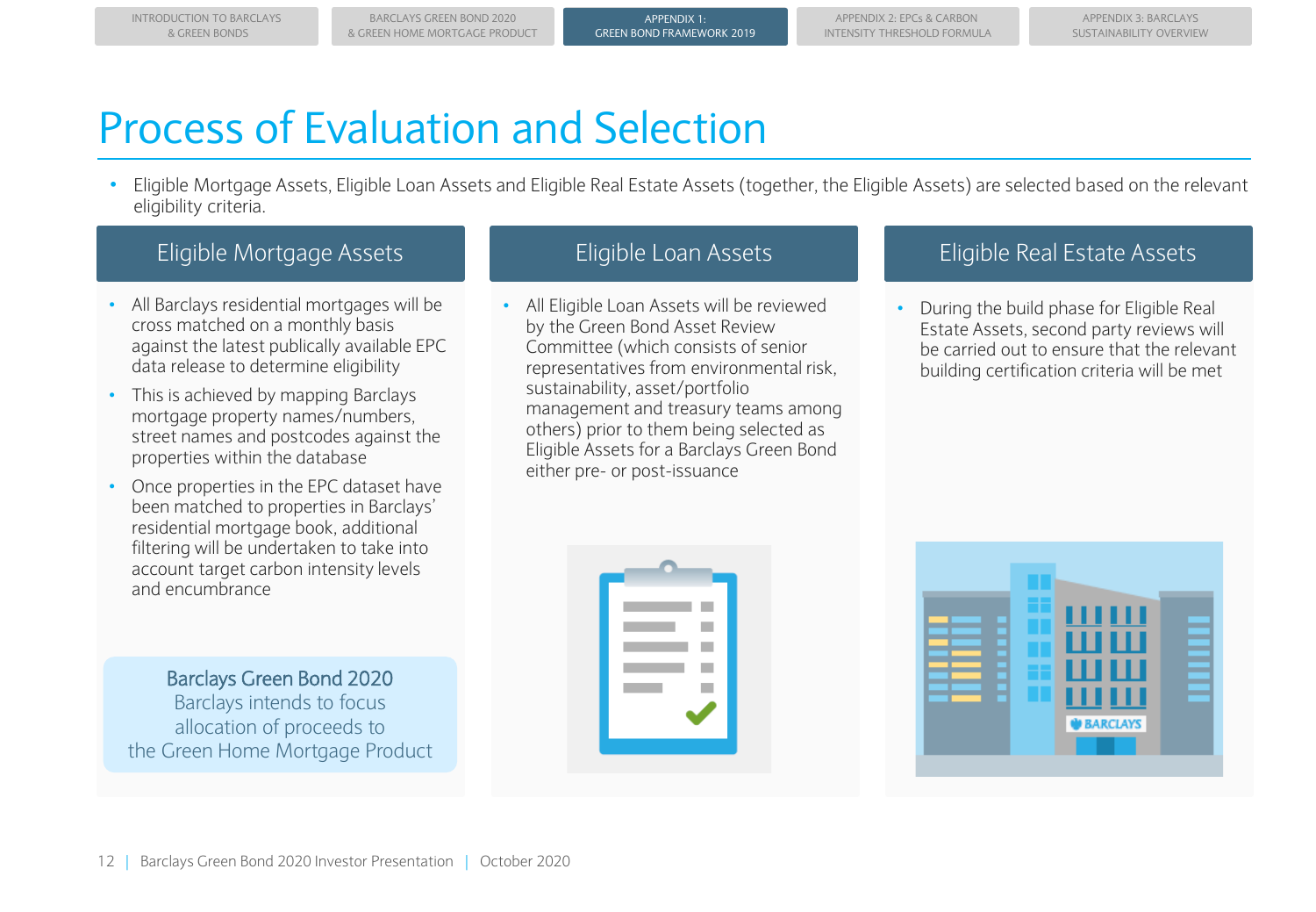BARCLAYS GREEN BOND 2020 & GREEN HOME MORTGAGE PRODUCT

# Management of Proceeds

• Barclays PLC will lend the proceeds from each Barclays Green Bond issuance to an operating subsidiary (such as Barclays Bank PLC or Barclays Bank UK PLC) which will use those proceeds to finance and/or refinance Eligible Assets.

### Proceeds Allocation **Shortfall** Shortfall Future Expenditure

- Barclays will monitor the allocation of proceeds on a monthly basis and will record each Eligible Asset allocated to a Barclays Green Bond issuance to ensure that it is not used by Barclays as collateral in other transactions
- Eligible Assets may be added or removed from the portfolio as necessary (for example, if they mature/are redeemed or if they cease to meet relevant eligibility criteria)

- Barclays will seek to invest all of the proceeds from an issuance of Green Bonds in Eligible Assets as soon as reasonably practicable
- However, if it is unable to, any shortfall will be invested (at Barclays' own discretion) in cash and short-term and liquid investments in accordance with its liquidity policy until additional Eligible Assets are available

- Where a Barclays Green Bond is issued to finance Eligible Real Estate Assets, the amount of Eligible Assets so allocated will be determined by reference to the expected costs of the project
- However, where funding is raised in advance of the completion of building works, expenditure may not yet have been incurred





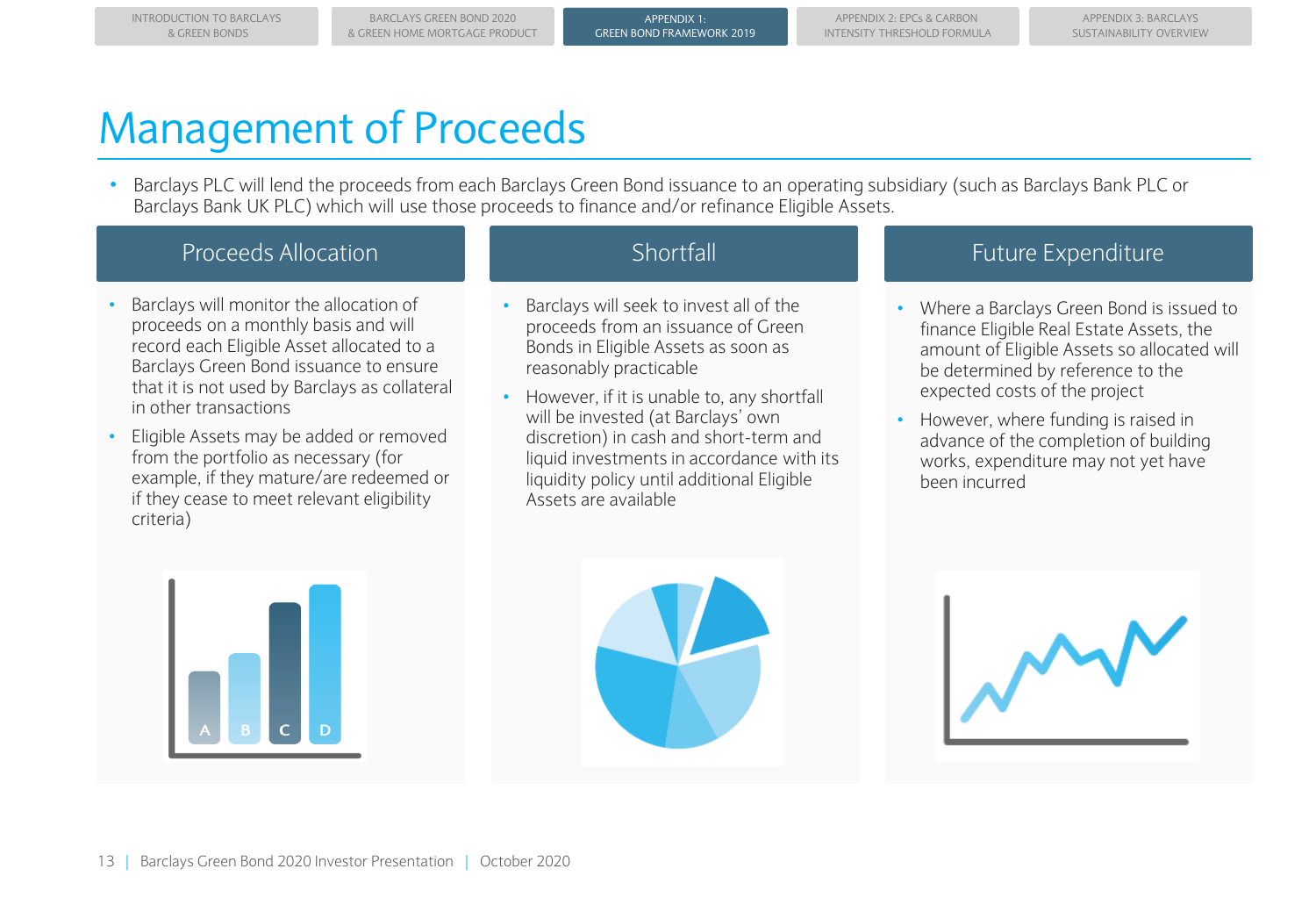# Reporting

• Barclays PLC will publish a Green Bond Investor Report annually for each Barclays Green Bond on the Barclays Investor Relations website. Each report will contain details including, but not limited to:

### Allocation Reporting The Impact Reporting Impact Reporting

- Confirmation that the use of proceeds from the relevant Barclays Green Bond issuance conforms with the Framework;
- The size of the outstanding issuance and the equivalent allocated portfolio of Eligible Mortgage Assets, Eligible Loan Assets, or Eligible Real Estate Assets;
- High level stratification tables based on CBI criteria; and
- The balance of equivalent net unallocated proceeds (if any) and the categories of investments made in temporary investment instruments that are cash, or cash equivalent instruments





A quantitative environmental impact assessment:

- For Eligible Mortgage Assets, a comparison of the average estimated carbon intensity of the allocated portfolio of Eligible Mortgage Assets against a comparable domestic baseline (for example the average of the latest  $MHCLG<sup>1</sup>$  dataset used for cross matching);
- For Eligible Loan Assets, an estimate of the carbon emissions generated made on a loan by loan basis compared with relevant industry benchmarks;
- For Eligible Mortgage and Loan Assets, a calculation of estimated carbon emissions avoided per GBP 1 million of proceeds allocated; and
- For Eligible Real Estate Assets, a comparison of the average carbon generated by the Eligible Real Estate Assets against comparable benchmarks

<sup>1</sup> Ministry of Housing, Communities & Local Government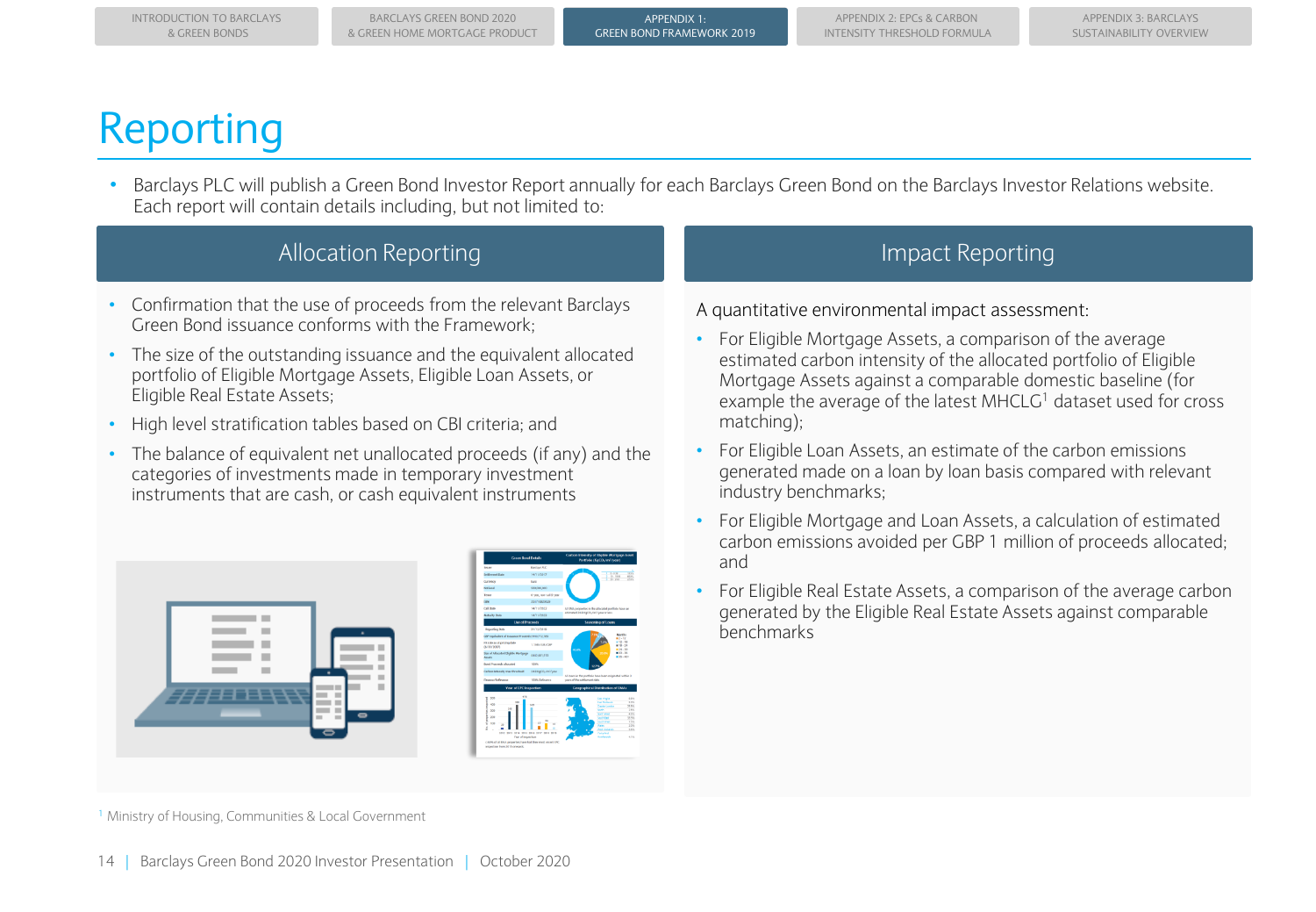BARCLAYS GREEN BOND 2020 & GREEN HOME MORTGAGE PRODUCT

# External Review

• The Carbon Trust, who are an approved CBI verifier, have provided a second party opinion to confirm that the Framework meets the 2018 ICMA Green Bond Principles

- Barclays also intends to obtain certification from the CBI for each issuance, which will confirm that the allocated portfolio of Eligible Assets are selected based on the independent standards developed by the CBI in conjunction with investors and NGOs
- As part of this process, a suitably qualified verifier will undertake agreedupon-procedures and verification testing against the Climate Bonds Standard in order to provide a factual finding regarding Barclays' Eligible Asset evaluation and selection processes

### Second Party Opinion **CBI Certification** CBI Certification CBI Certification CBI Certification CBI Certification

• In order to ensure compliance with the Framework, a suitably qualified assurance provider will perform verification testing on an annual basis before the date of reporting to check the viability of Barclays' cross matching process and asset selection criteria





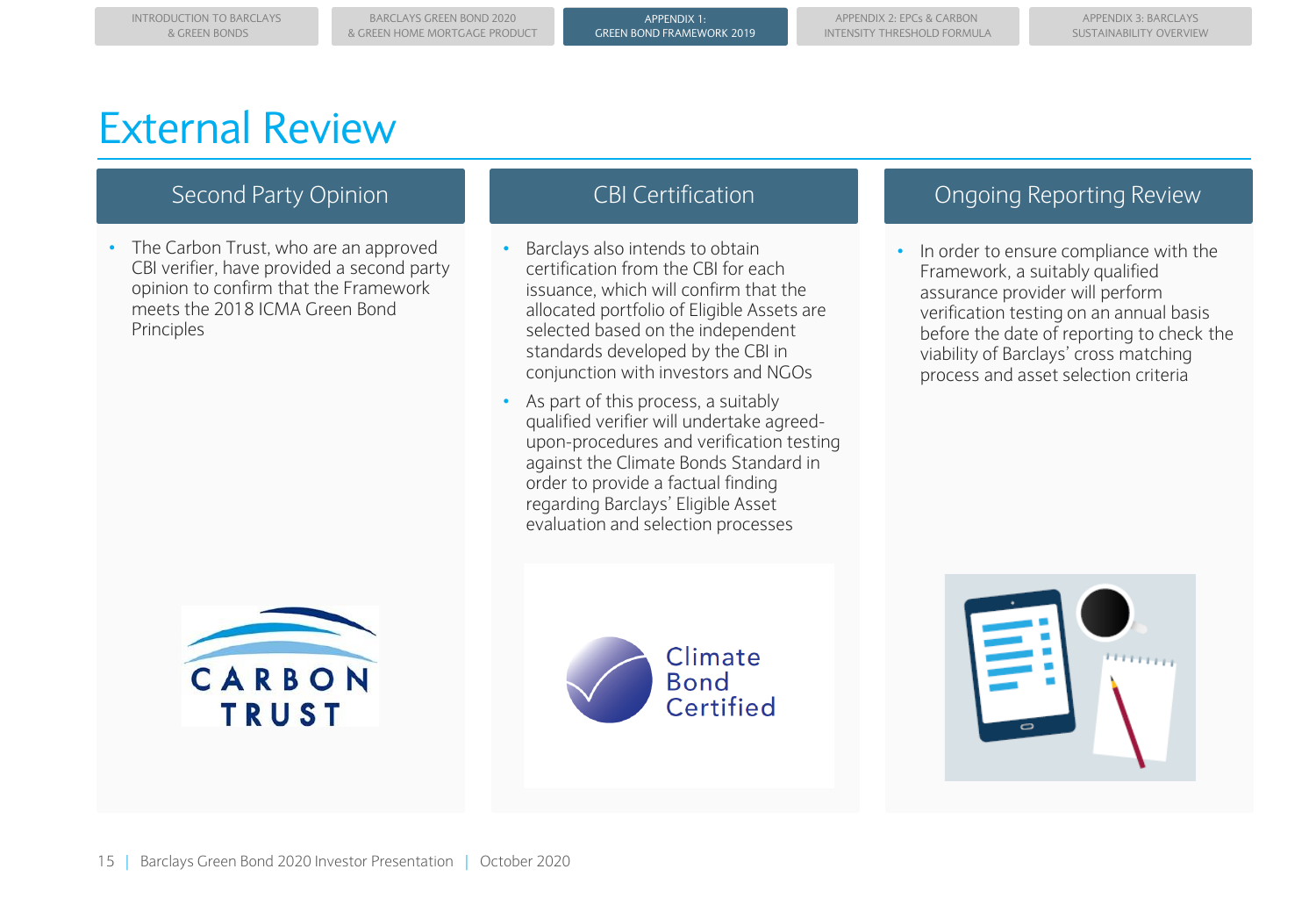Appendix 2: Energy Performance Certificates and Carbon Intensity Threshold Formula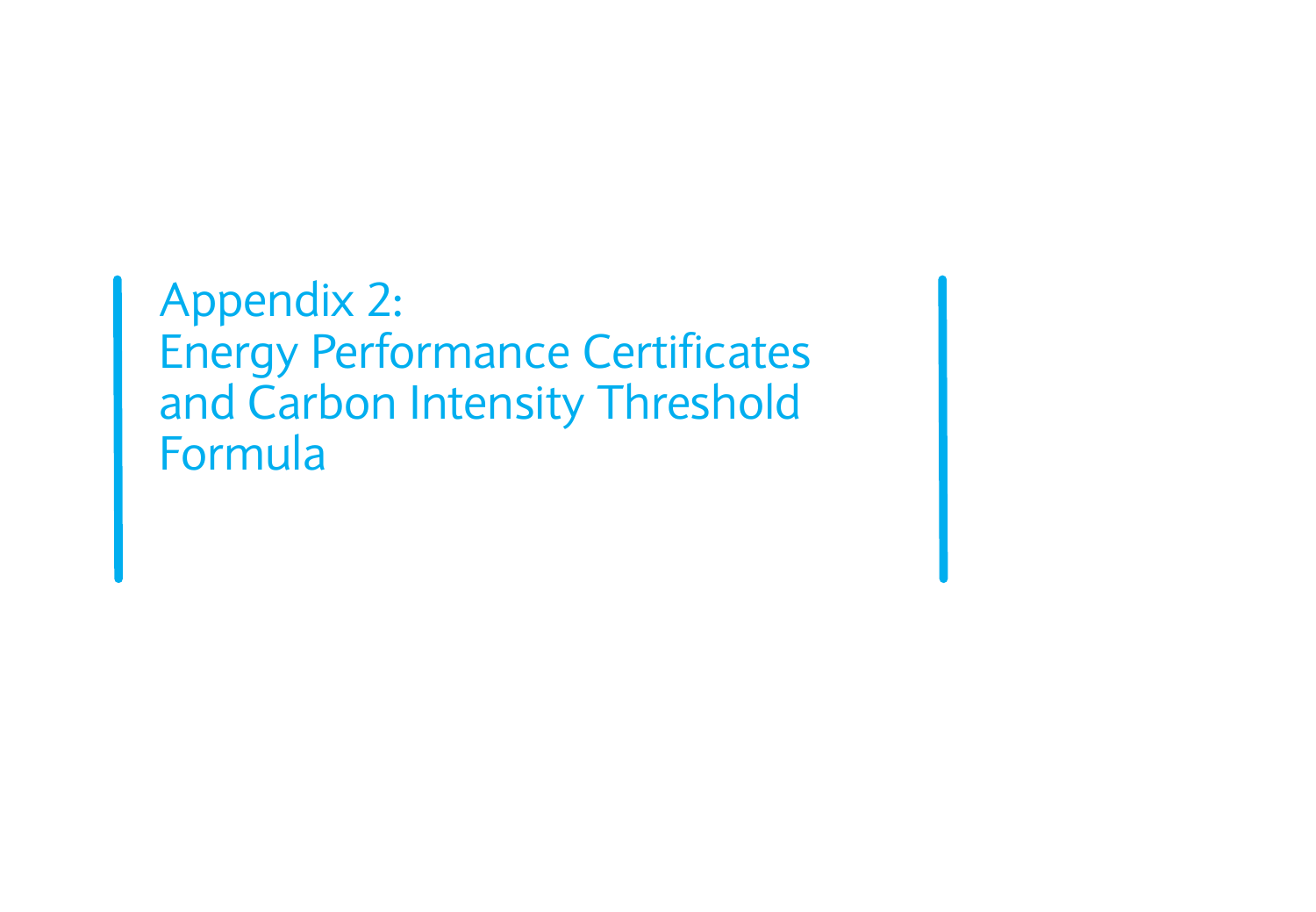APPENDIX 3: BARCLAYS SUSTAINABILITY OVERVIEW

## Energy Performance Certificates in England and Wales

| Who produces an EPC                  | EPCs are produced by a Domestic Energy Assessor (DEA) who use the Standard Assessment Procedure<br>(SAP) which is derived from the UK Building Research Establishment's Domestic Energy Model<br>(BREDEM)<br>In August 2020 the MHCLG released data relating to all EPCs reported until end of June 2020,<br>comprising approximately 19 million records                                                                                                                                                                                                                                                                                                                                                                                                                                                                                                                  |
|--------------------------------------|---------------------------------------------------------------------------------------------------------------------------------------------------------------------------------------------------------------------------------------------------------------------------------------------------------------------------------------------------------------------------------------------------------------------------------------------------------------------------------------------------------------------------------------------------------------------------------------------------------------------------------------------------------------------------------------------------------------------------------------------------------------------------------------------------------------------------------------------------------------------------|
| EPC assessment                       | A DEA examines a large number of items in a building including windows, loft insulation, and heating<br>$\bullet$<br>system<br>The EPC data contains a number of energy efficiency metrics including:<br>Energy Efficiency Rating: Based on costs associated with heating and revenues from any<br>generation technologies. The software creates a score from 1 to 100 (least to most efficient). The<br>value is translated into a scale ranging from A to G (most to least efficient).<br>Environmental Impact Rating: Based on $CO2$ emissions associated with fuel consumption, a score<br>$\bullet$<br>and grade is assigned based on the same metrics as Energy Efficiency Rating<br>Carbon Intensity: Calculated from $CO2$ emissions associated with building energy end-use per unit<br>floor area, which is measured in kgCO <sub>2</sub> /m <sup>2</sup> /year |
| Carbon Intensity<br><b>Threshold</b> | Barclays will use the carbon intensity reported in EPCs to determine the top 15% of the lowest carbon<br>intensive residential properties<br>As at June 2020, the top 15% of the lowest carbon intensive threshold for residential properties<br>reported in EPCs were found to be equivalent to a estimated performance of 25kgCO <sub>2</sub> /m <sup>2</sup> /year, based<br>on the August 2020 MHCLG data release                                                                                                                                                                                                                                                                                                                                                                                                                                                     |

<sup>1</sup> The full list of measurement areas can be found on the *Energy Performance of Building Data: England and Wales website*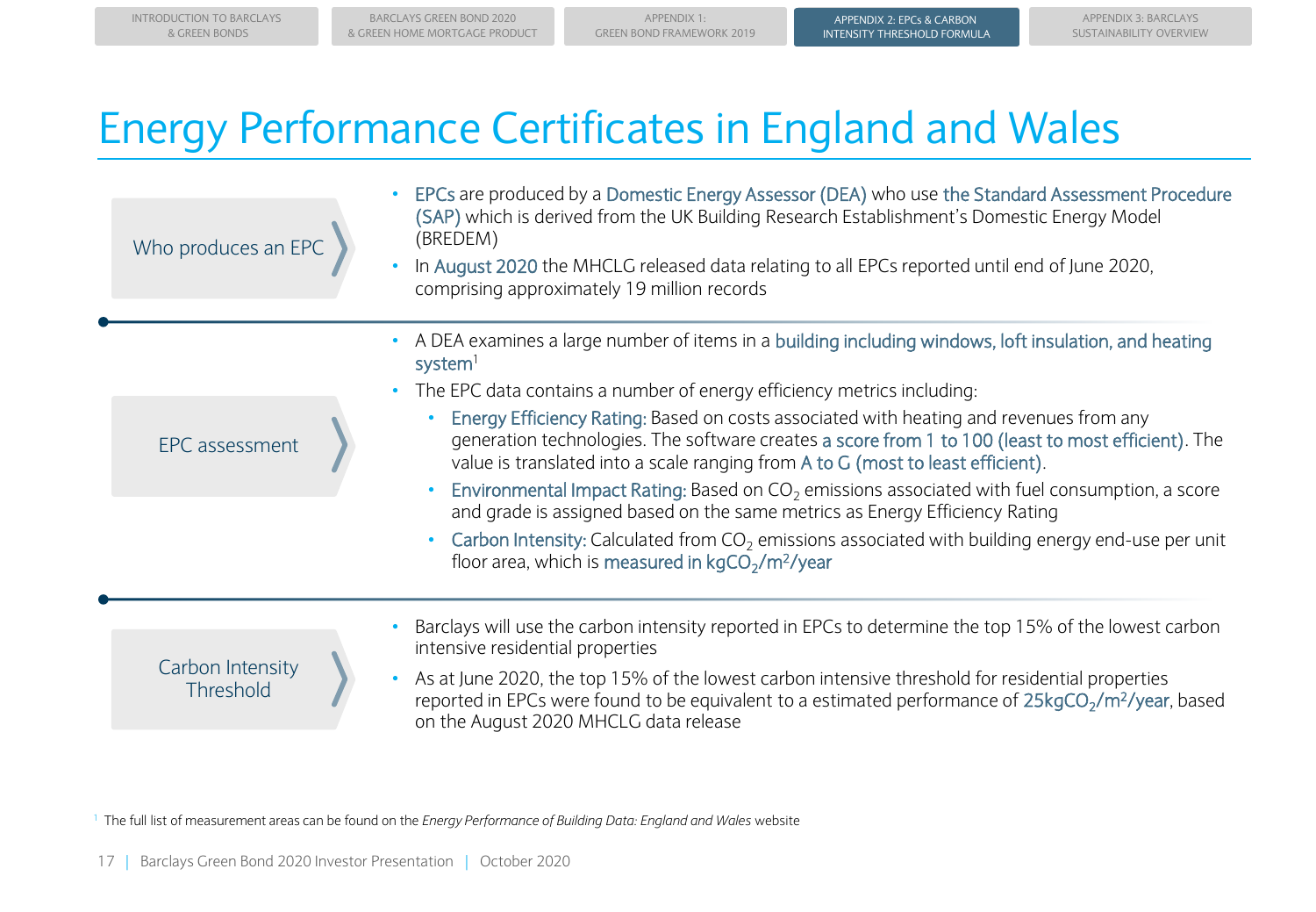# Carbon Intensity Threshold Formula

### Carbon Intensity Threshold Formula

• Formula which estimates the maximum carbon intensity for a Barclays Green Bond from the August 2020 MHCLG data release:

*y = -0.8333x + 1708.3*,

where  $x =$  year of mid – point bond maturity and y = carbon intensity, kg/CO<sub>2</sub>/m<sup>2</sup>/year <sup>1, 2</sup>

### How is the formula is derived?

The formula is derived by taking into account the following factors:

- Properties need to meet the top 15% carbon intensity threshold in their local market to comply with the CBI's Climate Bonds Standards
- Analysis by the Carbon Trust shows that the top 15% carbon intensity threshold for properties within the August 2020 EPC dataset is equivalent to a carbon intensity performance of 25  $kgCO_2/m^2$ /year and below
- In addition, the UK government has a linear target of 'close to zero' emissions by 2050. Therefore a linear trajectory can be drawn to zero emissions in 2050 which can be seen on the graph to the right
- Using a mid-point for maturity, allows on average, properties to be in the top 15% for the duration of issuance
- The carbon intensity threshold will be fixed for the term of the issuance

### Our ambition is to be a net zero bank by 2050, in line with the UK Gov. target of 'close to zero' emissions in 2050

### Example

- A Barclays 6yr Green Bond issued in 2020 will have a mid-point in 2023
- This equates to a maximum carbon intensity of 22.53 kgCO $_2$ /m<sup>2</sup>/year for a property in England or Wales to feature in the highest performing 15%
- Therefore, all properties that are financed or refinanced using an equivalent amount of issuance proceeds of a Barclays Green Bond are required to have a carbon intensity of less that or equal to 22.53 kgCO<sub>2</sub>/m<sup>2</sup>/year



<sup>1</sup> CBI reserves the right to review this formula |<sup>2</sup> The calculation of the top 15% is a point in time assessment and may change from the formula in the Green Bond Framework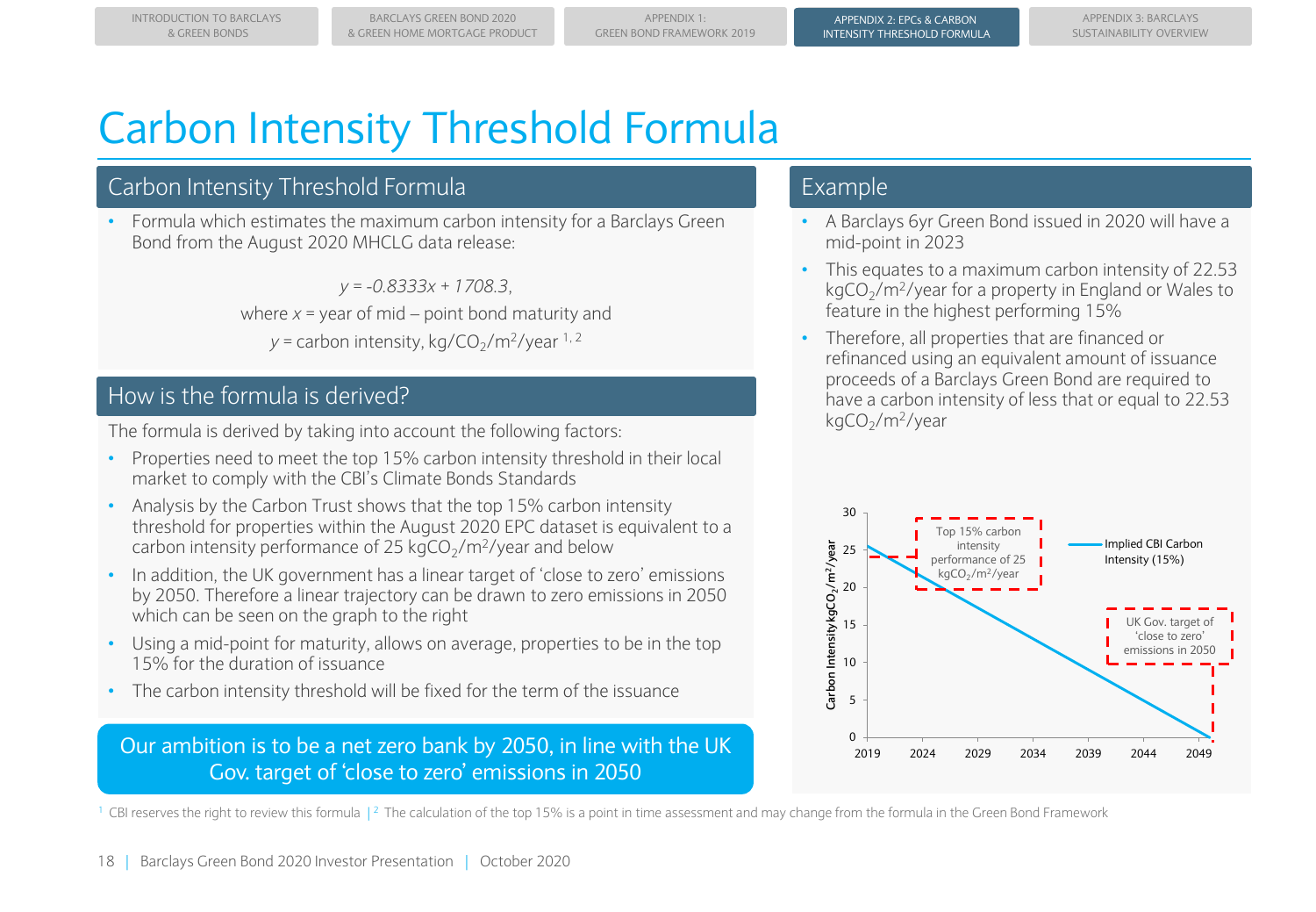# Appendix 3: Barclays Sustainability Overview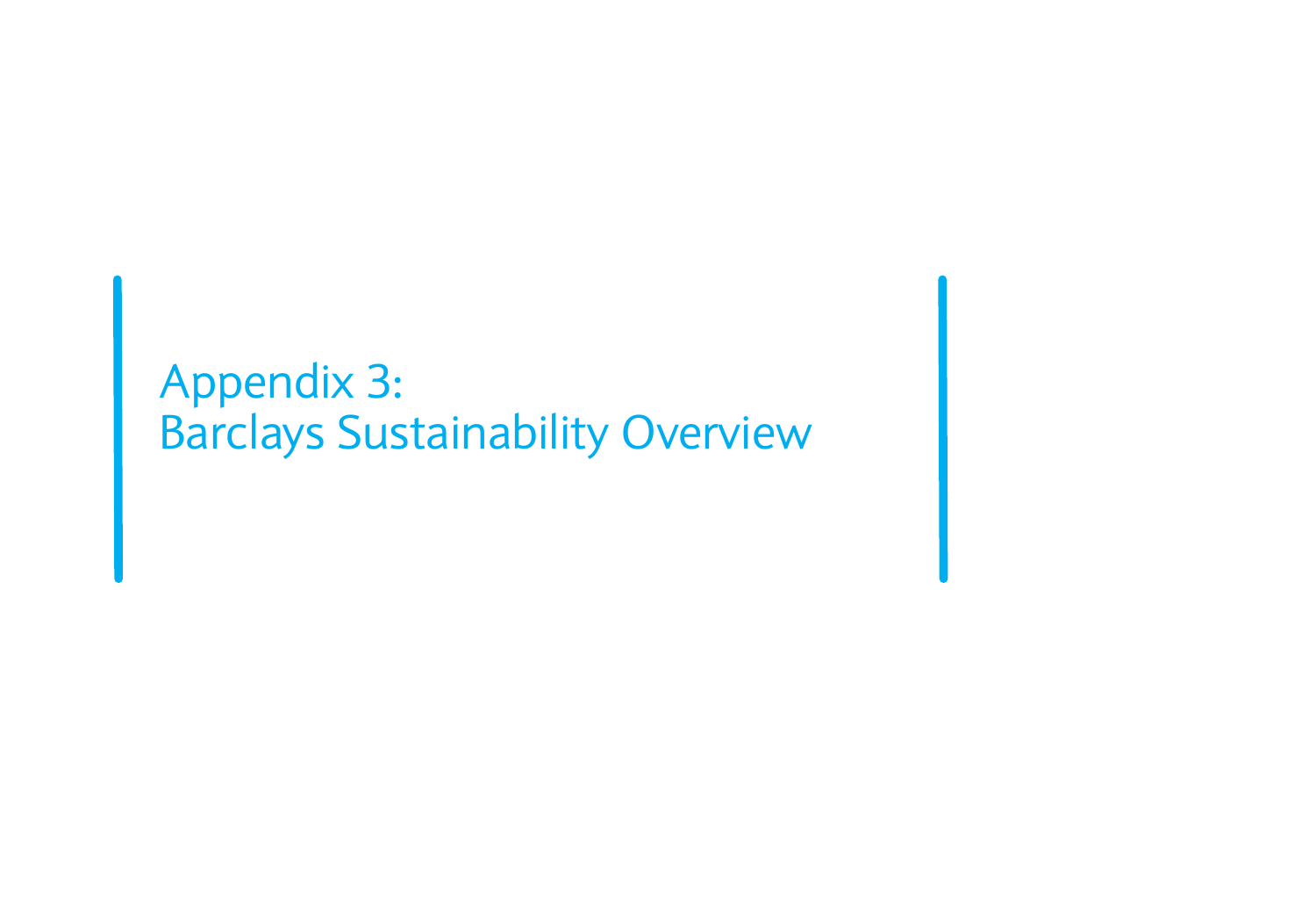# Our ambition is to be a net zero bank by 2050

*Playing a leading role in tackling climate change*

### **1 Our ambition is to be a net zero bank by 2050**

- Includes net zero direct and indirect emissions, and for the business activities we finance around the world, across all sectors, by 2050
- 

### **2 Our commitment is to align our entire portfolio of financing activities to the Paris Agreement**

- We will achieve this through a clear strategy with targets and regular reporting, starting with, but not limited to, the power and energy sectors
- **3 Resolution put forward by the Board at the AGM on 7 May setting out our commitment to tackling climate change**

### **4 Increasing restrictions in particular energy sectors**

- Increased prohibitions on thermal coal, only financing entities where thermal coal represents less than 30% revenue by 2025 and less than 10% of revenue by 2030
- No financing for energy projects in the Arctic Circle
- Helping to reduce the environmental footprint of Oil Sands
	- Only financing clients who plan to materially reduce emissions intensity
	- Considering the transition for the workforce and communities dependent on the industry in Canada
- No financing for EU/UK fracking and strengthened due diligence for fracking in the rest of the world

### **5 Increasing green financing to £100bn by 2030**

• Commitment to further increase green financing

We have engaged extensively with shareholders and other stakeholders We will provide more granular detail on metrics and targets in November 2020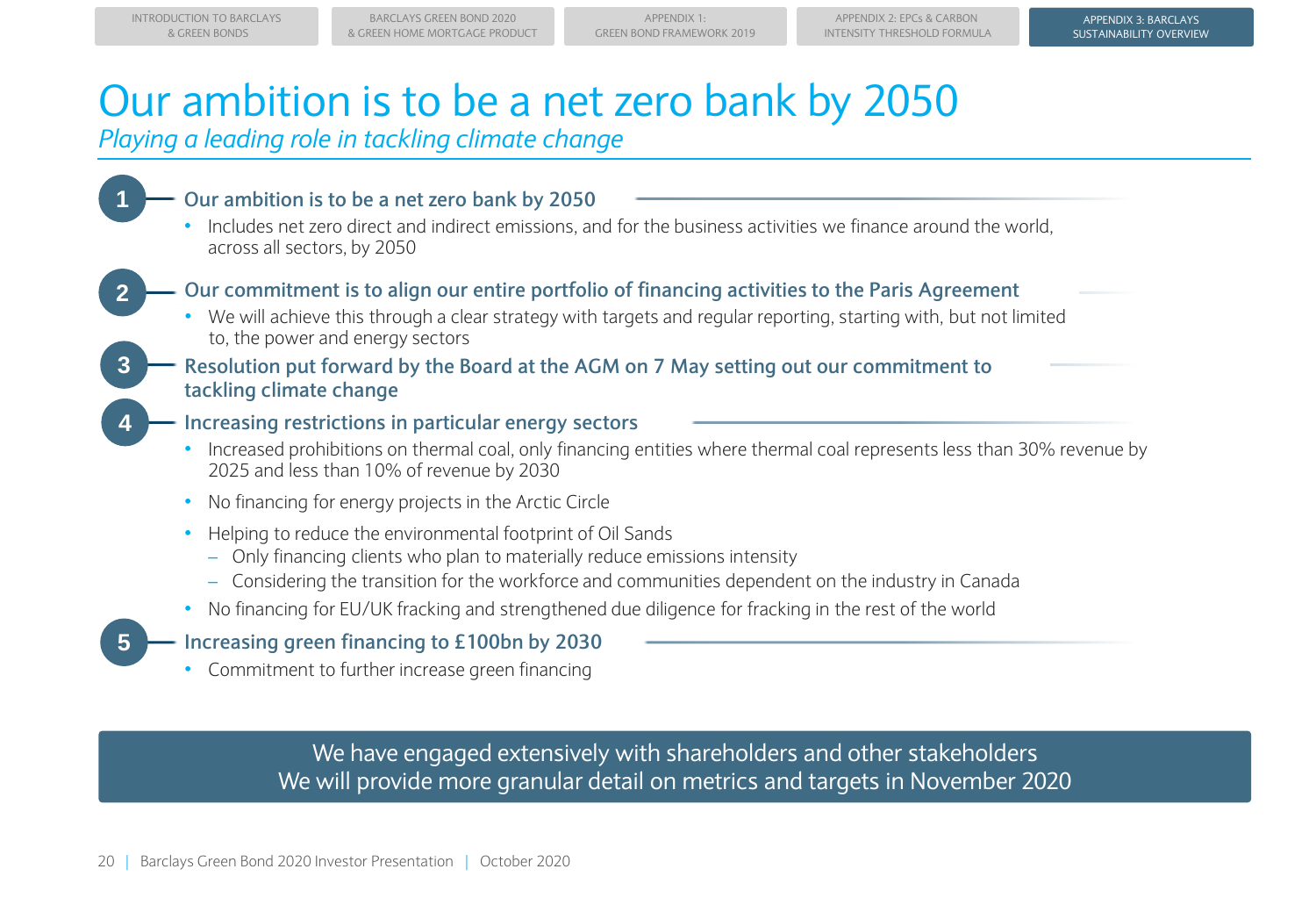**Financing requirements**

Financing requirements

APPENDIX 3: BARCLAYS APPENDIX 3: BARCLAYS SUSTAINABILITY OVERVIEW SUSTAINABILITY OVERVIEW

# Growing green and sustainable finance platform

*Increased activity across business lines, geographies and client segments* 

### **Sustainable & Impact Banking Group**

- First-of-its-kind Investment Banking team advising mission-focused companies and ESG investors, with leading experience in advising companies on ESG narrative across various forms of capital raises
- Initial focus on businesses addressing climate change across four key verticals (alternative energy technologies, circular economy, food and agriculture, water)
- Integrates with existing Investment Banking sector coverage teams

### **Green and Sustainable Capital Markets**

• Investment Banking product team focused on underwriting Green, Social and Sustainability Bond issuance across sectors and geographies for corporate, financial institution and public sector clients

### **Sustainable Product Group**

- Corporate Banking product & coverage team focussed on development and execution for green and sustainable banking products and solutions, and coverage of sustainable clients
- Integrates with existing Corporate Banking sector coverage teams such as Energy, Social Housing and NGO/Charities

### **Sustainable Impact Capital**

- A £175m global investment initiative to finance the transition to a sustainable future
- Part of the Barclays Principal Investments team
- Focus on investments in the equity of fast-growing, innovative, environmentally focused private companies

### **Unreasonable Impact**

- Global network of accelerators to support innovative high-impact ventures
- Includes energy but also transport, food and other low carbon solutions



**Company size**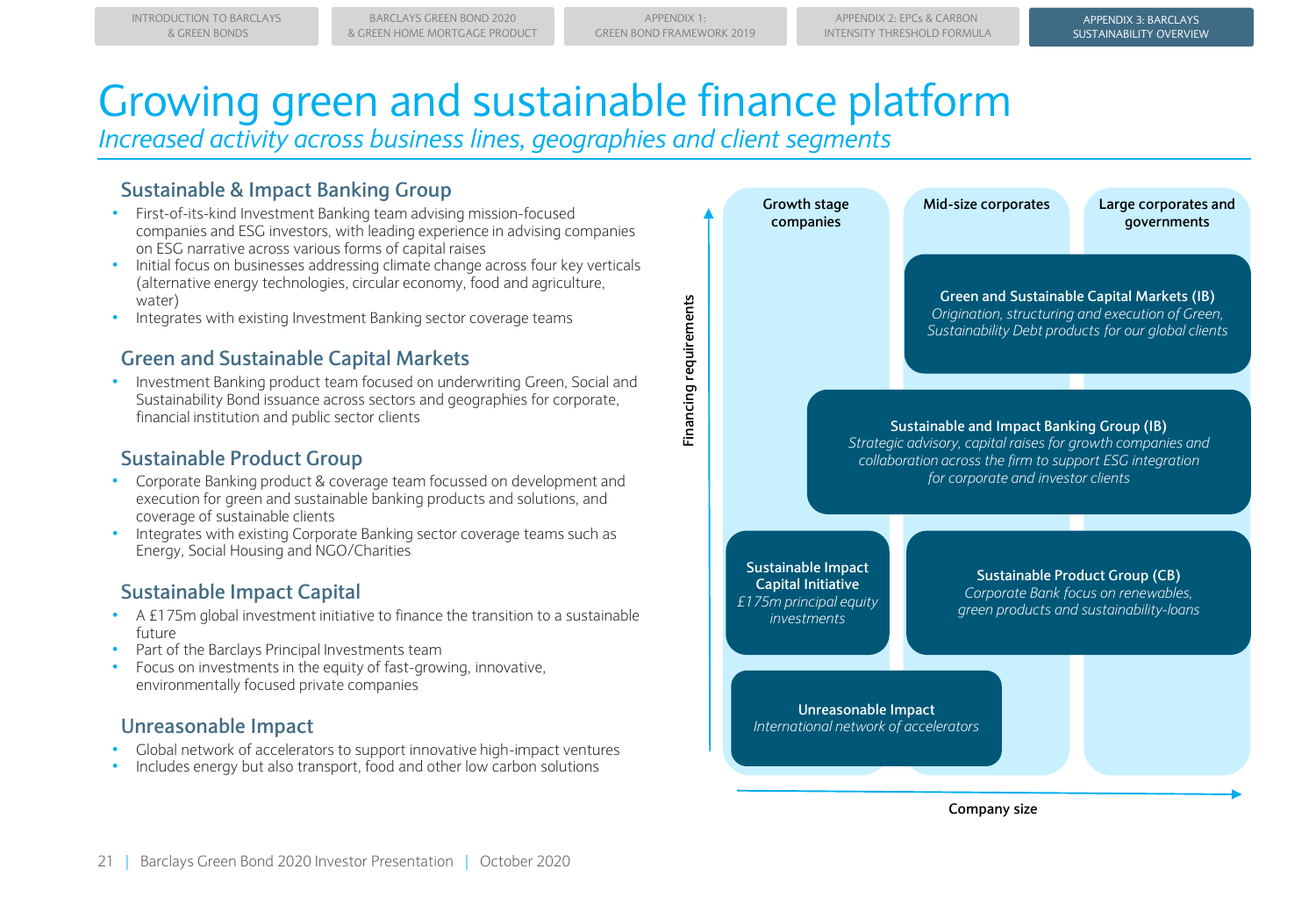APPENDIX 3: BARCLAYS APPENDIX 3: BARCLAYS SUSTAINABILITY OVERVIEW SUSTAINABILITY OVERVIEW

# Growing green and sustainable finance platform

*Increased activity across business lines, geographies and client segments* 

## Increasing range of product solutions

### Barclays UK

• Consumer products launched, including Impact and ESG investing and first green mortgage product from a mainstream UK bank

### **Corporate** & Investment Bank

- Active underwriter in green, social and sustainability debt across sectors and geographies
- Launched Sustainable and Impact Banking coverage group for high-growth sustainability ventures and ESGfocused private and public investors
- Collaborative industry coverage effort focused on renewables and low carbon energy and active across Advisory, Debt and Equity Underwriting
- Innovative set of green products launched for Corporate clients, including green loans, trade finance, asset finance, deposits, and innovation finance

## Target £150bn of social and environmental financing in 2018-25 and set new target for at least £100bn of green financing by 2030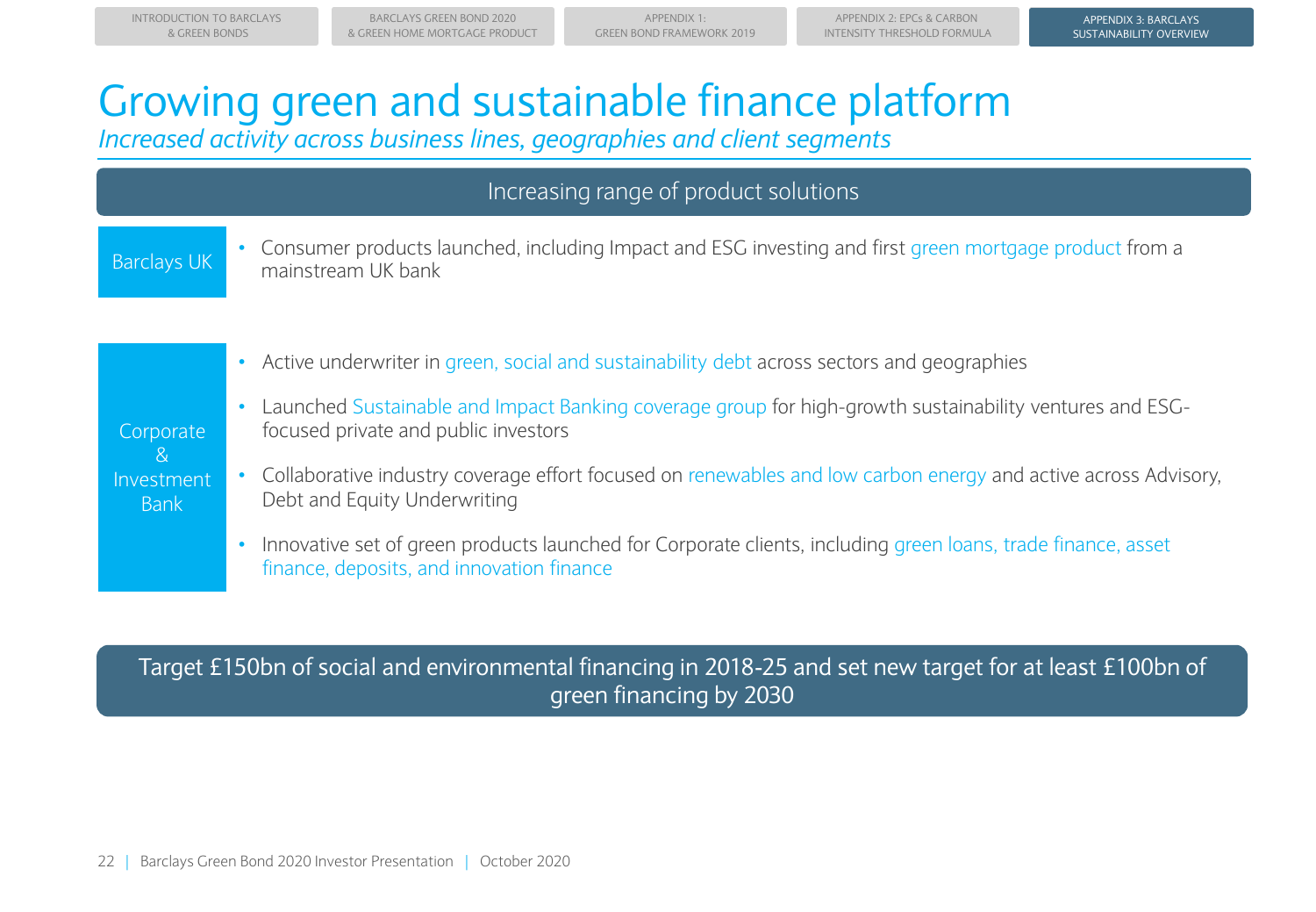APPENDIX 3: BARCLAYS APPENDIX 3: BARCLAYS SUSTAINABILITY OVERVIEW SUSTAINABILITY OVERVIEW

# Sector positions and ESG Disclosures Overview

*Detailed sector statements and enhanced disclosures on ESG factors*

### Sustainability Position Statements

• Our approach to environmental and social risk management is based on a combination of statements, standards and guidance

Climate Change *Including approach to sensitive energy sectors* 

Forestry and Agricultural Commodities

World Heritage Sites and Ramsar Wetlands

Modern Slavery Statement

• Public statements can be downloaded from home.barclays/society/esg-resource-hub/statementsand-policy-positions/

### Enhanced Disclosures

Created ESG Resource Hub to collate disclosures, policies and other technical information for investors and analysts

Significantly increased disclosures across ESG factors in 2019 ESG Report

Detailed TCFD disclosures including risk management, internal stress test and loan and financing exposures

Reported against SASB framework for the first time

Initial Principles for Responsible Banking reporting and self-assessment, 1 year ahead of requirements







Detailed policy statements and ESG disclosures are available at home.barclays/esg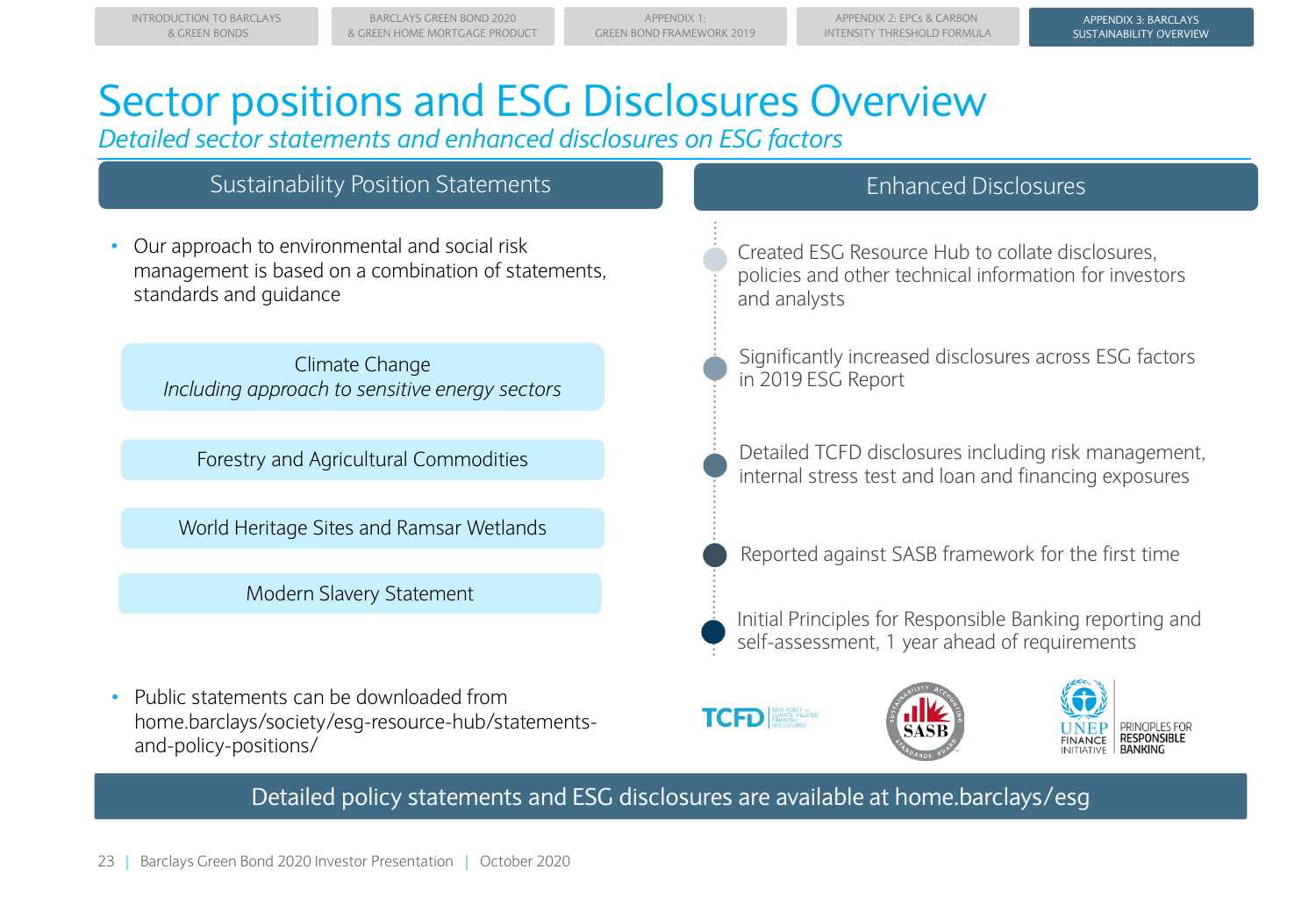# Barclays PLC ESG ratings

| ESG Ratings <sup>1</sup>                                 |                     |                            |                            |                             |                                         |  |  |  |
|----------------------------------------------------------|---------------------|----------------------------|----------------------------|-----------------------------|-----------------------------------------|--|--|--|
| <b>ESG Rating /</b><br><b>Disclosure</b>                 | Best to worst score | <b>FY2018</b>              | <b>FY2019</b>              | <b>FY2020</b>               | $Y$ -o- $Y$<br>(2019 vs 2020)           |  |  |  |
| <b>MSCI ESG Ratings</b>                                  | AAA-C               | <b>BBB</b>                 | <b>BBB</b>                 | <b>BBB</b>                  | Stable                                  |  |  |  |
| Sustainalytics ESG<br>Ratings                            | $100 - 0$           | 60                         | 68                         | Methodology<br>discontinued |                                         |  |  |  |
| <b>Sustainalytics ESG Risk</b><br>Ratings                | $0 - 100$           | 31.2                       | 31.7                       | 31.6                        | $+0.1$ pt                               |  |  |  |
| Dow Jones<br>Sustainability Index<br>(DJSI) - percentile | $100 - 0$           | 72                         | 78                         | Due: Nov 2020               | To be updated                           |  |  |  |
| <b>FTSE Russell ESG</b><br>Ratings                       | $5-0$               | 4.3/5                      | 4.8/5                      | 4.7/5                       | $-0.1pt$<br>94 <sup>th</sup> percentile |  |  |  |
| <b>ISS E&amp;S Quality scores</b>                        | $1 - 10$            | 1/10-Social<br>$1/10$ -Env | 1/10-Social<br>$1/10$ -Env | 1/10-Social<br>$1/10$ -Env  | At highest available<br>rating          |  |  |  |
| <b>CDP</b>                                               | $A-F$               | $A-$                       | $A-$                       | Due: Dec 2020               | To be updated                           |  |  |  |

<sup>1</sup> Percentiles based on industry universe covered by agency. | Sources: S&P DJSI/SAM Ratings; FTSE Russell; MSCI ESG; Sustainalytics ESG, ISS, CDP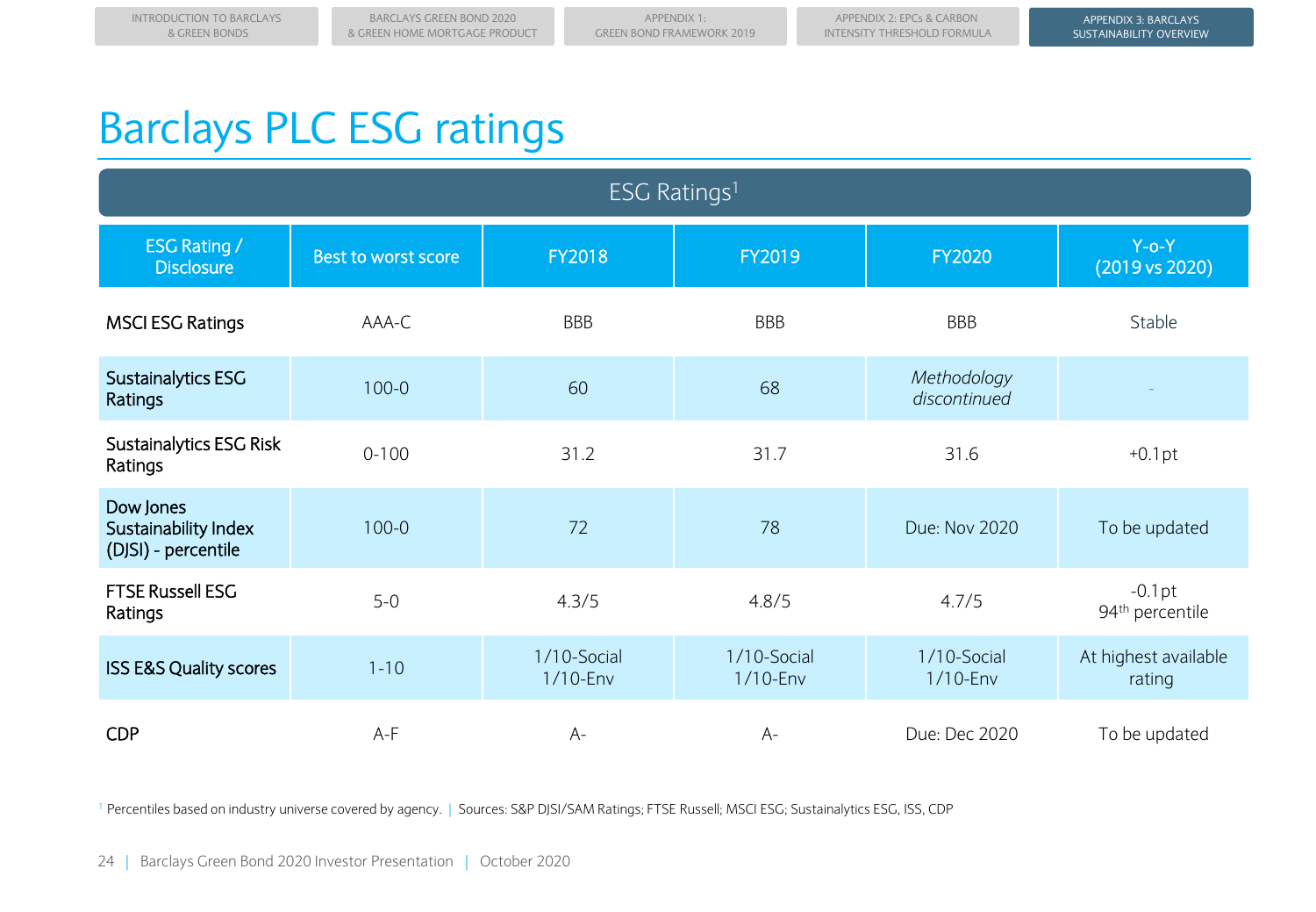## Disclaimer

The certification of the Barclays Green Bond 2020 as Climate Bonds by the Climate Bonds Initiative is based solely on the Climate Bond Standard and does not, and is not intended to, make any representation or give any assu relating to the Bonds or any Nominated Project, including but not limited to the Base Prospectus, the final terms and any other transaction documents, the Issuer or the management of the Issuer.

The certification of the Barclays Green Bond 2020 as Climate Bonds by the Climate Bonds Initiative was addressed solely to the board of directors of the Issuer and is not a recommendation to any person to purchase, hold or such certification does not address the market price or suitability of the Barclays Green Bond 2020 for a particular investor. The certification also does not address the merits of the decision by the Issuer or any third p does not express and should not be deemed to be an expression of an opinion as to the Issuer or any aspect of any Nominated Project (including but not limited to the financial viability of any Nominated Project) other than Climate Bond Standard.

In issuing or monitoring, as applicable, the certification, the Climate Bonds Initiative has assumed and relied upon and will assume and rely upon the accuracy and completeness in all material respects of the information s Climate Bonds Initiative. The Climate Bonds Initiative does not assume or accept any responsibility to any person for independently verifying (and it has not verified) such information or to undertake (and it has not under Nominated Project or the Issuer. In addition, the Climate Bonds Initiative does not assume any obligation to conduct (and it has not conducted) any physical inspection of any Nominated Project. The certification may only b 2020 and may not be used for any other purpose without the Climate Bonds Initiative's prior written consent.

The certification does not and is not in any way intended to address the likelihood of timely payment of interest when due on the Barclays Green Bond 2020 and/or the payment of principal at maturity or any other date.

The certification may be withdrawn at any time in the Climate Bonds Initiative's sole and absolute discretion and there can be no assurance that such certification will not be withdrawn.